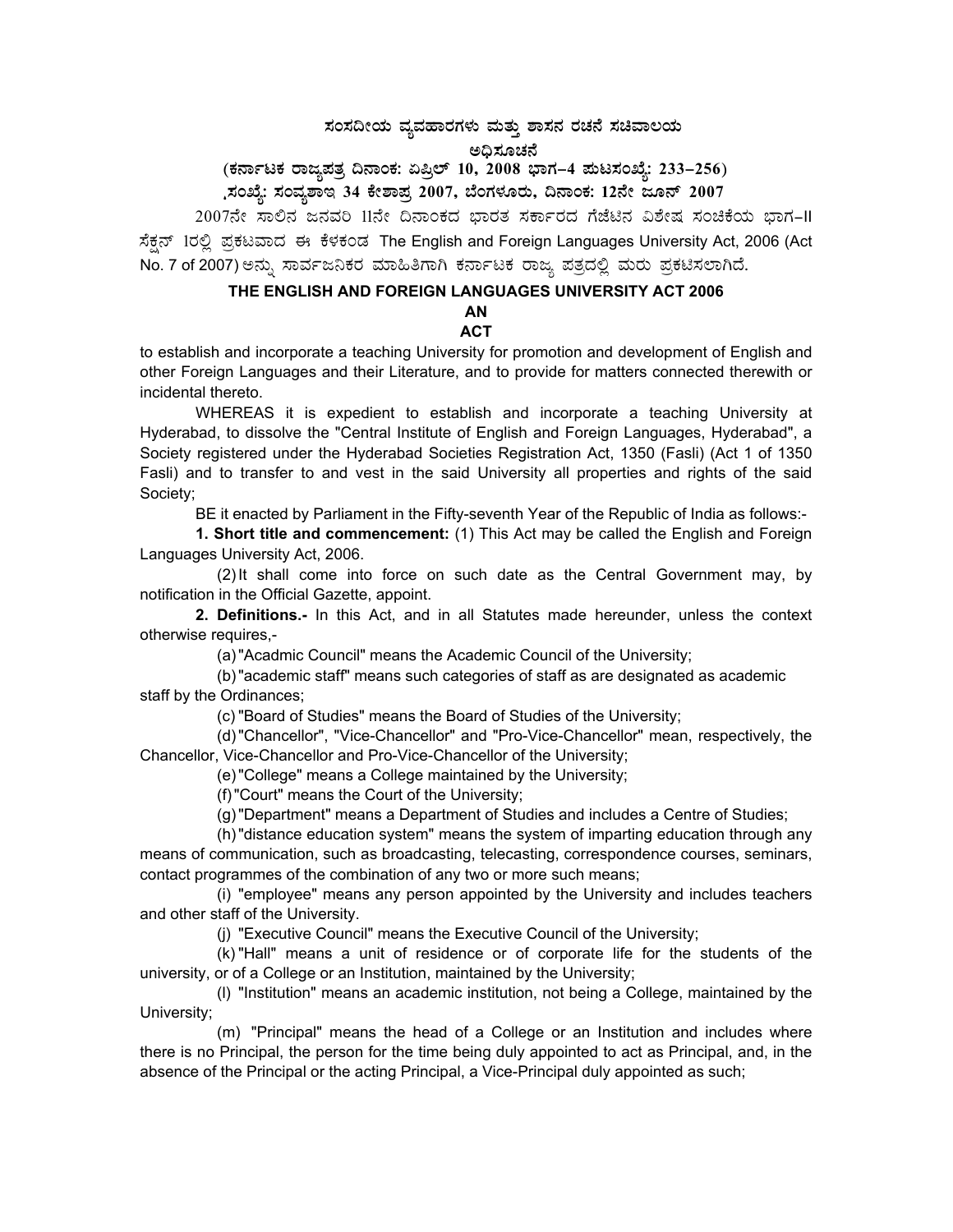(n) "recognized institution" means an institution of higher learning recognized by the University;

 (o) "recognized teachers" means persons working in any recognized institution and recognized by the University for the purpose of imparting instruction or conducting research or both;

(p) "School" means a School of Studies of the University;

 (q) "Statutes", "Ordinances" and "Regulations" mean, respectively, the Statutes, Ordinances and Regulations of the University for the time being in force;

 (r) "teachers of the University" means Professors, Readers, Lecturers and such other persons as may be appointed for imparting instruction or conducting research in the University or in any College or Institution maintained by the University and are designated as teachers by the Ordinances;

 (s) "University" means the Central Institute of English, Hyderabad Society founded by the Central Government at Hyderabad in 1958 as a Society registered under the Hyderabad Society Registration Act, 1350 (Fasli) (Act 1 of 1350 Fasli) which was renamed as Central Institute of English and Foreign Languages, Hyderabad Society in 1972 and declared in 1973 as an Institution deemed to be a University under section 3 of the University Grants Commission Act, 1956; (3 of 1956) and which is incorporated as a university under this Act.

 **3. Establishment of the University** : (1) There shall be established, in the State of Andhra Pradesh, a University by the name of "The English and Foreign Languages University".

 (2) The headquarters of the University shall be at Hyderabad, campuses at Lucknow and Shillong; and it may establish campuses at such other places as it may deem fit.

 (3) The first Chancellor, the first Vice-Chancellor and the first members of the Court, the Executive Council and the Academic Council, and all persons who may hereafter become such officers or members, so long as they continue to hold such office or membership, shall constitute the University.

 (4) The University shall have perpetual succession and a common seal and shall sue and be sued by the said name.

 **4. Dissolution of the Central Institute of English and Foreign Languages, Hyderabad Society and transfer of all the properties and effect of establishment of the University:** On and from the commencement of this Act,—

 (i) the Society known as the Central Institute of English and Foreign Languages, Hyderabad Society, shall be dissolved, and all properties, movable or immovable, and all rights, powers and privileges of the said Society shall be transferred to and vest in the University and shall be applied to the objects and purposes for which the University is established;

(ii) all debts, liabilities and obligations of the said Society shall be transferred to the University and shall thereafter be discharged and satisfied by it;

 (iii) all references in any enactment to the said Society shall be construed as references to the University;

 (iv) any will, deed or other document, whether made or executed before or after the commencement of this Act, which contains any bequest, gift or trust in favour of the said Society shall be construed as if the University was therein named instead of the Society;

 (v) subject to the provisions of this Act, every person employed immediately before the commencement of this Act in the Central Institute of English and Foreign Languages, Hyderabad, shall hold such employment in the University by the same tenure and on the same terms and conditions and with the same rjghts and privileges as to pension and gratuity as he would have held under the Central Institute of English and Foreign Languages, Hyderabad, if this Act had not been passed.

 **5. Objects of the University :** The objects of the University shall be to disseminate and advance knowledge by providing instructional, research and extension facilities in the teaching of English and Foreign Languages and Literature in India; to train Language teachers in methods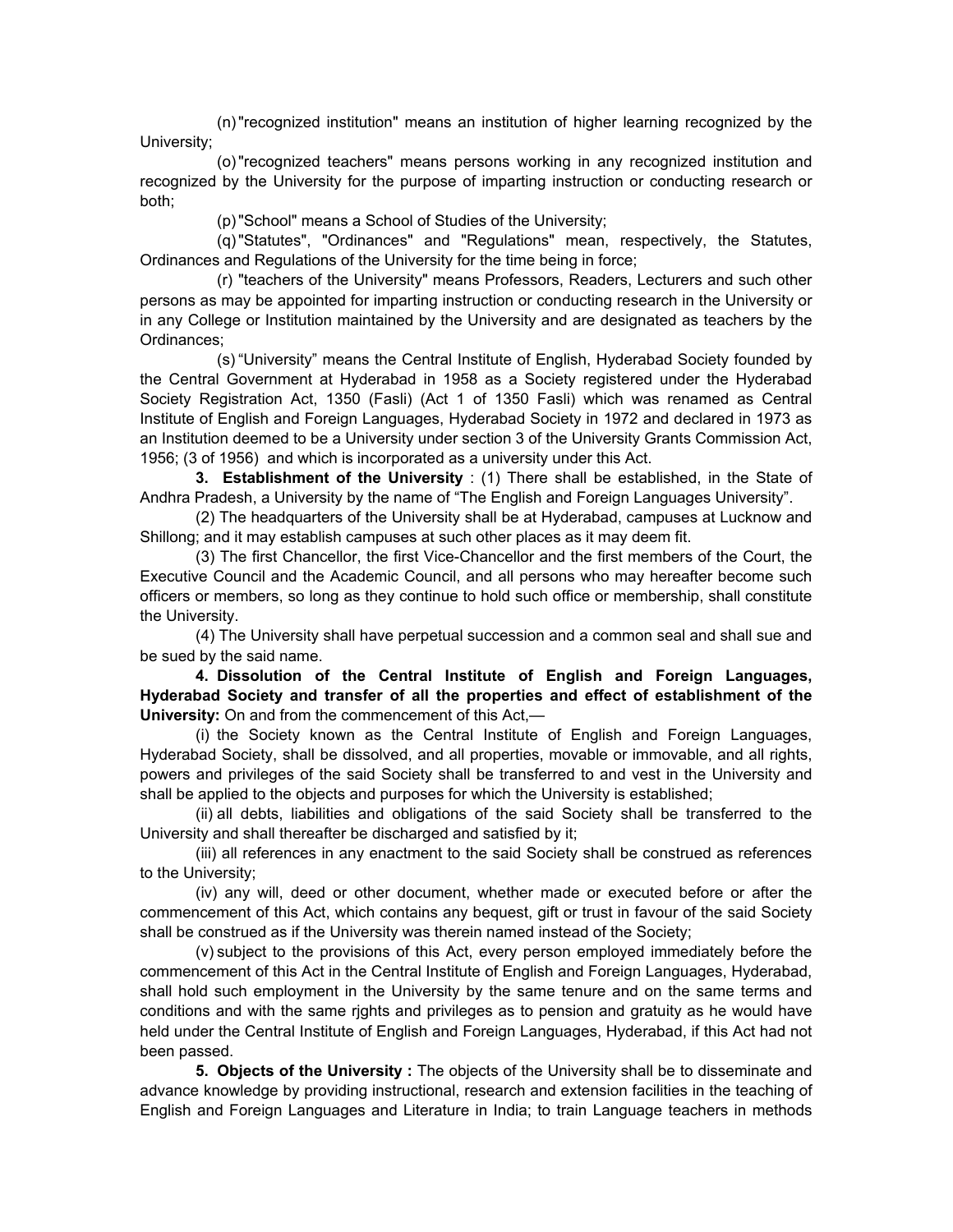and approaches appropriate to the Indian context; to provide expertise in language and teacher education to foreign professionals; to evolve indigenous ways of testing of languages proficiency; to make provisions for innovative teaching-learning materials in both print and electronic media; to take appropriate measures for inter-disciplinary studies and research in Literary and Cultural Studies; and to develop critical intercultural understanding of the civilizations.

**6. Powers of the University**: The University shall have the following powers, namely:

 (i) to provide for instructions in the relevant branches of learning and to make provision for the advancement and dissemination of knowledge for furtherance of its objects;

—

 (ii) to grant, subject to such conditions as the University may determine, diplomas or certificates to, and confer degrees or other academic distinctions on the basis of examinations, evaluation or any other method of testing, on persons, and to withdraw any such diplomas, certificates, degrees or other academic distinctions for good and sufficient cause;

(iii) to organise and to undertake extramural studies, training and extension services;

 (iv) to confer honorary degrees or other distinctions in the manner prescribed by the Statutes;

 (v) to provide facilities through the distance education system to such persons as it may determine;

 (vi) to institute Principalships, Professorships, Readerships, Lecturerships and other teaching or academic positions, required by the University and to appoint persons to such Principalships, Professorships, Readerships, Lecturerships or other teaching or academic positions;

 (vii) to recognise an institution of higher learning for such purposes as the University may determine and to withdraw such recognition;

 (viii) to appoint persons working in any other University or educational institution as teachers of the University for a specified period;

 (ix) to create administrative, ministerial and other posts and to make appointments thereto;

 (x) to co-operate or collaborate or associate with any other University or authority or institution of higher learning in such manner and for such purposes as. the University may determine;

 (xi) to establish, with the prior approval of the Central Government, such Campuses, Centres and specialised laboratories or other units for research and instruction, within or outside India, as are, in the opinion of the University necessary for the furtherance of its objects;

(xii) to institute and award fellowships, scholarships, studentships, medals and prizes;

(xiii) to establish and maintain Colleges, Institutions and Halls;

 (xiv) to make provision for research and advisory services and for that purpose to enter into such arrangements with other institutions, industrial or other organisations, as the University may deem necessary;

 (xv) to organise and conduct refresher courses, workshops, seminars and other programmes for teachers, evaluators and other academic staff;

 (xvi) to recognise, guide, supervise and control Halls not maintained by the University and other accommodation for students, and to withdraw any such recognition;

 (xvii) to appoint on contract or otherwise visiting Professors, Emeritus Professors, Consultants, Scholars and such other persons Who may contribute to the advancement of the objects of the University;

 (xviii) to confer autonomous status on a College or an Institution or a Department, as the case may be, in accordance with the Statutes;

 (xix) to determine standards of admission to the University, which may include examination, evaluation or any other method of testing;

(xx) to demand and receive payment of fees and other charges;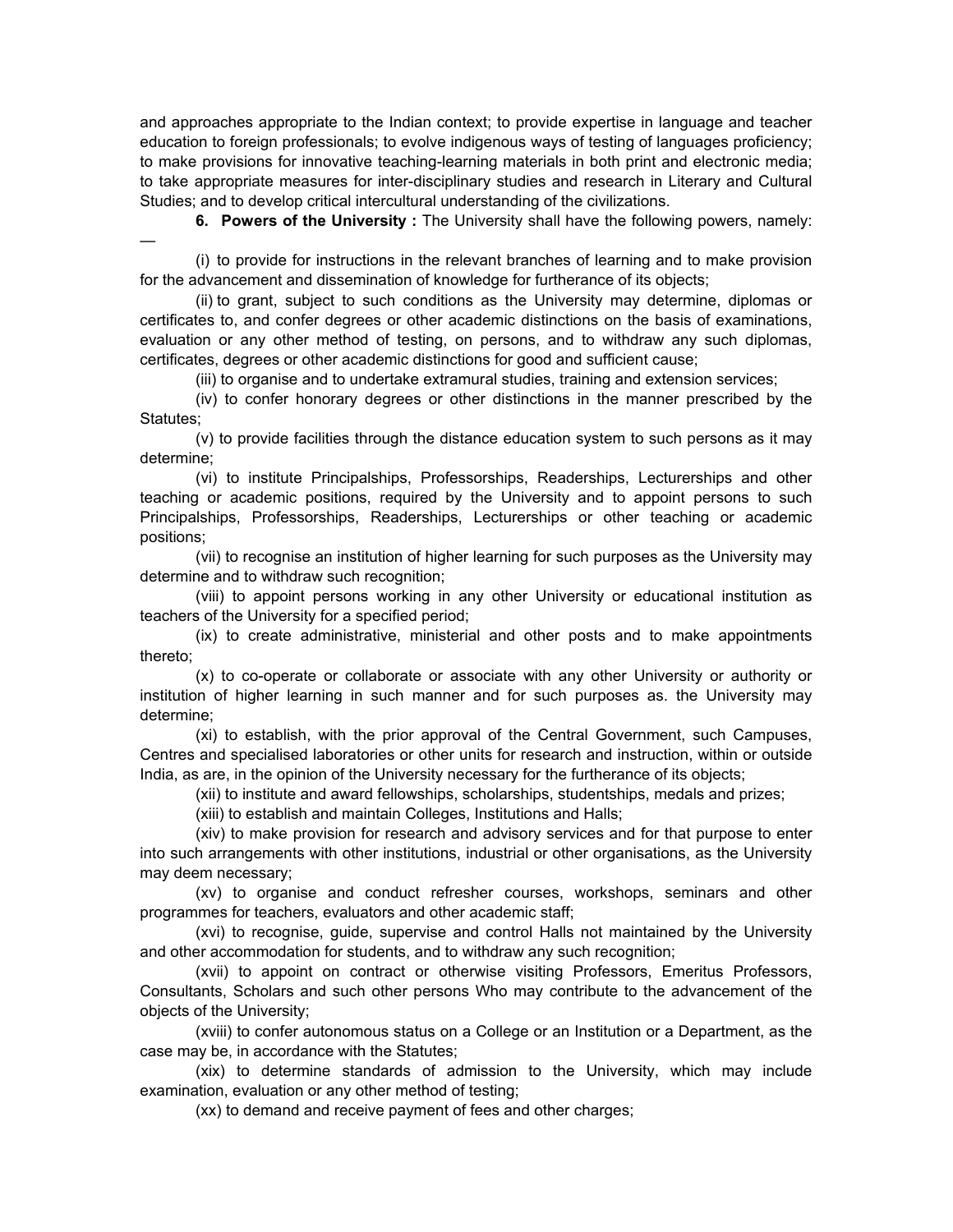(xxi) to supervise the residences of the students of the University and to make arrangements for promoting their health and general welfare;

 (xxii) to lay down conditions of service of all categories of employees, including their code of conduct;

 (xxiii) to regulate and enforce discipline among the students and the employees, and to take such disciplinary measures in this regard as may be deemed by the University to be necessary;

 (xxiv) to make arrangements for promoting the health and general welfare of the employees;

 (xxv) to receive benefactions, donations and gifts and to acquire, hold and manage, and to dispose of, with the previous approval of the Central Government, any property, movable or immovable, including trust and endowment properties for the purposes of the University;

 (xxvi) to borrow, with the approval of the Central Government, on the security of the property of the University, money for the purposes of the University;

 (xxvii) to do all such other acts and things as may be necessary, incidental or conducive to the attainment of all or any of its objects.

**7. Jurisdiction :** The jurisdiction of the University shall extend to the whole of India.

 **8. University open to all classes, castes and creeds :** The University shall be open to persons of either sex and of whatever caste, creed, race or class, and it shall not be lawful for the University to adopt or impose on any person, any test whatsoever of religious belief or profession in order to entitle him to be appointed as a teacher of the University or to hold any other office therein or be admitted as a student in the University or to graduate thereat or to enjoy or exercise any privilege thereof:

 Provided that nothing in this section shall be deemed to prevent the University from making special provisions for the employment or admission of women, persons with disabilities or of persons belonging to the weaker sections of the society and, in particular, of the Scheduled Castes and the Scheduled Tribes.

 **9. Visitor :** (1) The President of India shall be the Visitor of the University.

 (2) The Visitor may, from time to time, appoint one or more persons to review the work and progress of the University, including Colleges and Institutions maintained by it, and to submit a report thereon; and upon receipt of that report, the Visitor may, after obtaining the views of the Executive Council thereon through the Vice-Chancellor, take such action and issue such directions as he considers necessary in respect of any of the matters dealt with in the report and the University shall be bound to comply with such directions.

 (3) The Visitor shall have the right to cause an inspection, to be made by such person or persons as he may direct, of the University, its buildings, libraries, laboratories and equipment and of any College or Institution maintained by the University; and also of the examinations, teaching and other work conducted or done by the University and to cause an inquiry to be made in like manner in respect of any matter connected with the administration or finances of the University, Colleges or Institutions.

 (4) The Visitor shall, in every matter referred to in sub-section (3), give notice to the University of his intention to cause an inspection or inquiry to be made, and the University shall have the right to make such representations to the Visitor, as it may consider necessary.

 (5) After considering the representations, if any, made by the University, the Visitor may cause to be made such inspection or inquiry as is referred to in sub-section (3).

 (6) Where any inspection or inquiry has been caused to be made by the Visitor, the University shall be entitled- to appoint a representative, who shall have the right to be present and be heard at such inspection or inquiry.

 (7) The Visitor may address the Vice-Chancellor with reference to the result of such inspection or inquiry together with such views and advice with regard to the action to be taken thereon, as the Visitor may be pleased to offer, and on receipt of address made by the Visitor, the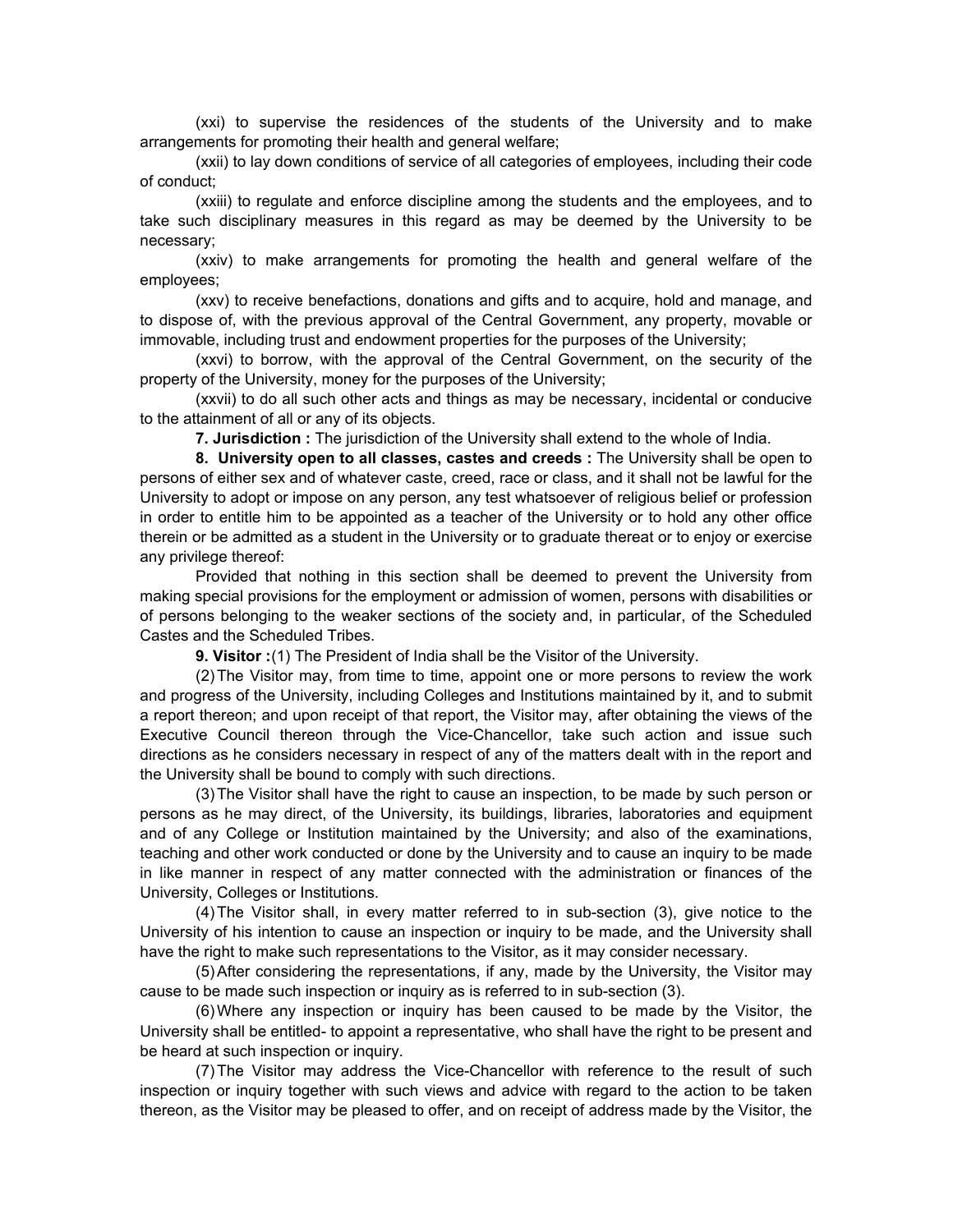Vice-Chancellor shall communicate, to the Executive Council, the views of the Visitor with such advice as the Visitor may offer upon the action to be taken thereon.

 (8) The Executive Council shall communicate through the Vice-Chancellor to the Visitor such action, if any, as it proposes to take or has been taken upon the result of such inspection or inquiry.

 (9) Where the Executive Council does not, within a reasonable time, take action to the satisfaction of the Visitor, the Visitor may, after considering any explanation furnished or representation made by the Executive Council, issue such directions as he may think fit and the Executive Council shall comply with such directions.

 (10) Without prejudice to the foregoing provisions of this section, the Visitor may, by order in writing, annul any proceeding of the University which is not in conformity with the Act, the Statutes or the Ordinances:

 Provided that before making any such order, he shall call upon the Registrar to show cause why such an order should not be made, and, if any cause is shown within a reasonable time, he shall consider the same.

(11) The Visitor shall have such other powers as may be prescribed by the Statutes.

 **10. The Chief Rector :** The Governor of the State of Andhra Pradesh shall be the Chief Rector of the University.

 **11. Officers of the University :** The following shall be the officers of the University,—

(1) the Chancellor;

(2) the Vice-Chancellor:

(3) the Pro-Vice-Chancellor;

(4) the Deans of Schools;

(5) the Registrar;

(6) the Finance Officer;

(7) the Controller of Examinations;

(8) the Librarian; and

 (9) such other officers as may be declared by the Statutes to be officers of the University.

**12. The Chancellor** : (1) The Chancellor shall be appointed by the Visitor in such manner as may be prescribed by the Statutes.

 (2) The Chancellor shall, by virtue of his office, be the head of the University and shall, if present, preside at the Convocations of the University held for conferring degrees and meetings of the Court.

 **13. The Vice-Chancellor :** (1) The Vice-Chancellor shall be appointed by the Visitor in such manner and on such terms and conditions of service as may be prescribed by the Statutes.

 (2) The Vice-Chancellor shall be the principal executive and academic officer of the University and shall exercise general supervision and control over the affairs of the University and give effect to the decisions of all the authorities of the University.

 (3) The Vice-Chancellor may, if he is of opinion that immediate action is necessary on any matter, exercise any power conferred on any authority of the University by or under this Act and shall report to such authority at its next meeting the action taken by him on such matter;

 Provided that if the authority concerned is of opinion that such action ought not to have been taken, it may refer the matter to the Visitor whose decision thereon shall be final:

 Provided further that any person in the service of the University who is aggrieved by the action taken by the Vice-Chancellor under this sub-section shall have the right to represent against such action to the Executive Council within three months from the date on which decision on such action is communicated to him and thereupon the Executive Council may confirm, modify or reverse the action taken by the Vice-Chancellor.

(4) The Vice-Chancellor, if he is of the opinion that any decision of any authority of the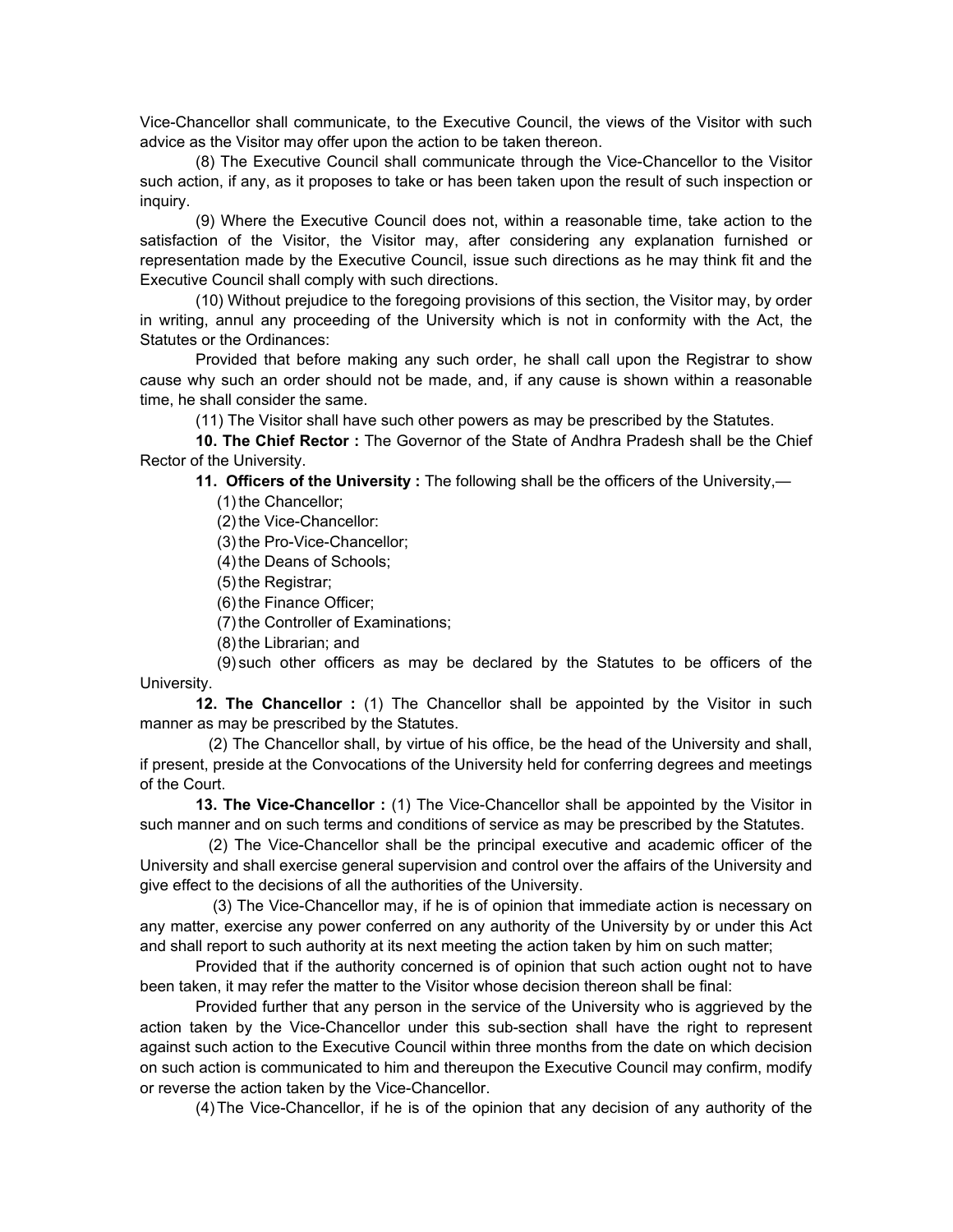University is beyond the powers of the authority conferred by the provisions of this Act, the Statutes or the Ordinances or that any decision taken is not in the interest of the University, may ask the authority concerned to review its decision within sixty days of such decision and if the authority refuses to review the decision either in whole or in part or no decision is taken by it within the said period of sixty days, the matter shall be referred to the Visitor whose decision thereon shall be final.

 (5) The Vice-Chancellor shall exercise such other powers and perform such other duties as may be prescribed by the Statutes or the Ordinances.

 **14. The Pro-Vice-Chancellor :** The Pro-Vice-Chancellor shall be appointed in such manner and on such terms and conditions of service, and shall exercise such powers and perform such duties, as may be prescribed by the Statutes.

 **15. The Deans of Schools :** Every Dean of School shall be appointed in such manner and shall exercise such powers and perform such duties as may be prescribed by the Statutes.

**16. The Registrar** : (1) The Registrar shall be appointed in such manner and on such terms and conditions of service as may be prescribed by the Statutes.

 (2) The Registrar shall have the power to enter into agreements, sign documents and authenticate records on behalf of the University and shall exercise such powers and perform such duties as may be prescribed by the Statutes.

 **17. The Finance Officer :** The Finance Officer shall be appointed in such manner and on such terms and conditions of service, and shall exercise such powers and perform such duties, as may be prescribed by the Statutes.

 **18. The Controller of Examinations :** The Controller of Examinations shall be appointed in such manner and shall exercise such powers and perform such duties, as may be prescribed by the Statutes.

 **19. The Librarian :** The Librarian shall be appointed in such manner and on such terms and conditions of service, and shall exercise such powers and perform such duties, as may be prescribed by the Statutes.

 **20. Other officers :** The manner of appointment and powers and duties of other officers of the University shall be prescribed by the Statutes.

 **21. Authorities of the University :** The following shall be the authorities of the University:—

(1) the Court;

(2) the Executive Council;

(3) the Academic Council;

(4) the Schools of Studies;

(5) the Finance Committee; and

 (6) such other authorities as may be declared by the Statutes to be the authorities of the University.

 **22. The Court :** (1) The constitution of the Court and the term of office of its members shall be prescribed by the Statutes:

 Provided that such number of members as may be prescribed by the Statutes shall be elected from among the teachers, employees and students of the University.

 (2) Subject to the provisions of this Act, the Court shall have the following powers and functions, namely:—

 (a) to review, from time to time, the broad policies and programmes of the University and to suggest measures for the improvement and development of the University;

 (b) to consider and pass resolutions on the annual report and the annual accounts of the University and the audit report on such accounts;

(c) to advise the Visitor in respect of any matter which may be referred to it for advice;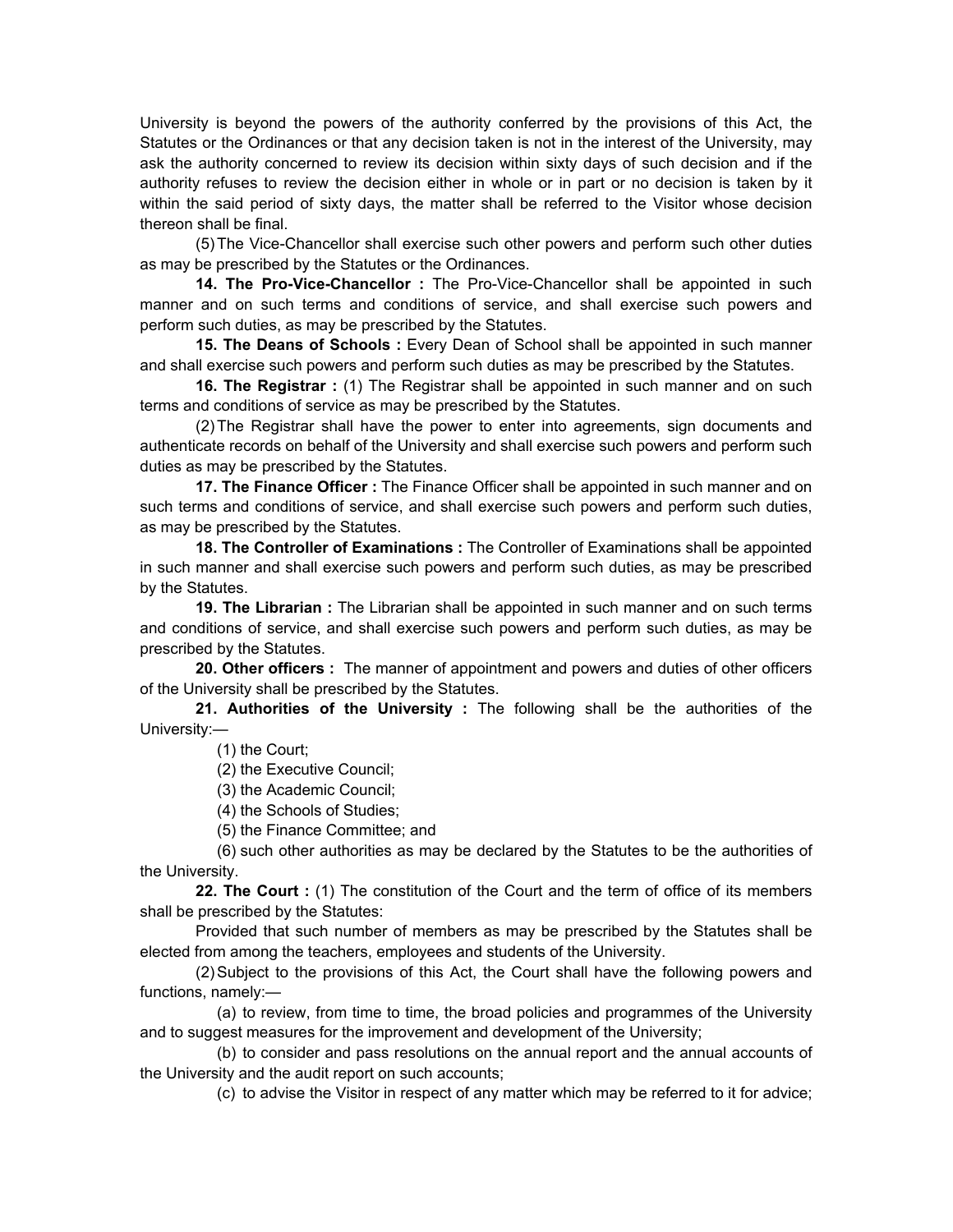(d) to perform such other functions as may be prescribed by the Statutes.

 **23. The Executive Council :** The constitution of the Executive Council, the term of office of its members and its powers and functions shall be prescribed by the Statutes:

 Provided that such number of members as may be prescribed by the Statutes shall be from among the elected members of the Court.

 **24. The Academic Council :** (1) The Academic Council shall be the principal academic body of the University and shall, subject to the provisions of this Act, the Statutes and the Ordinances, coordinate and exercise general supervision over the academic policies of the University.

 (2) The constitution of the Academic Council, the term of office of its members and its powers and functions shall be prescribed by the Statutes:

 Provided that such number of members as may be prescribed by the Statutes shall be from among the elected members of the Court who are teachers of the University.

 **25. The Schools of Studies :** The constitution, powers and functions of the Schools of Studies shall be prescribed by the Statutes.

 **26. The Finance Committee :** The constitution, powers and functions of the Finance Committee shall be prescribed by the Statutes.

 **27.Other authorities :** The constitution, powers and functions of other authorities, as may be declared by the Statutes to be the authorities of the University, shall be prescribed by the **Statutes** 

 **28. Powers to make Statutes :** Subject to the provisions of this Act, the Statutes may provide for all or any of the following matters, namely;—

 (a) the constitution, powers and functions of authorities and other bodies of the University, as may be constituted from time to time;

 (b) the appointment and continuance in office of the members of the said authorities and bodies, the filling up of vacancies of members, and all other matters relating to those authorities and other bodies for which it may be necessary or desirable to provide;

 (c) the appointment, powers and duties of the officers of the University and their emoluments;

 (d) the appointment of teachers, academic staff and other employees of the University, their emoluments and conditions of service;

(e) the recognition of persons as recognized teachers;

 (f) the appointment of teachers, academic staff working in any other University or organisation for a specific period for undertaking a joint project;

 (g) the conditions of service of employees including provision for pension, insurance and provident fund, the manner of termination of service and disciplinary action relating to employees of the University;

(h) the principles governing the seniority of service of the employees of the University;

 (i) the procedure for arbitration in cases of dispute between employees or students and the University;

 (j) the procedure for appeal to the Executive Council by any employee or student against the action of any officer or authority of the University;'

 (k) the conferment of autonomous status on a College or an Institution or a Department;

 (l) the establishment and abolition of Schools, Departments, Centres, Halls, Colleges and Institutions;

(m) the grant and withdrawal of recognition to Institutions;

(n) the conferment of honorary degrees;

and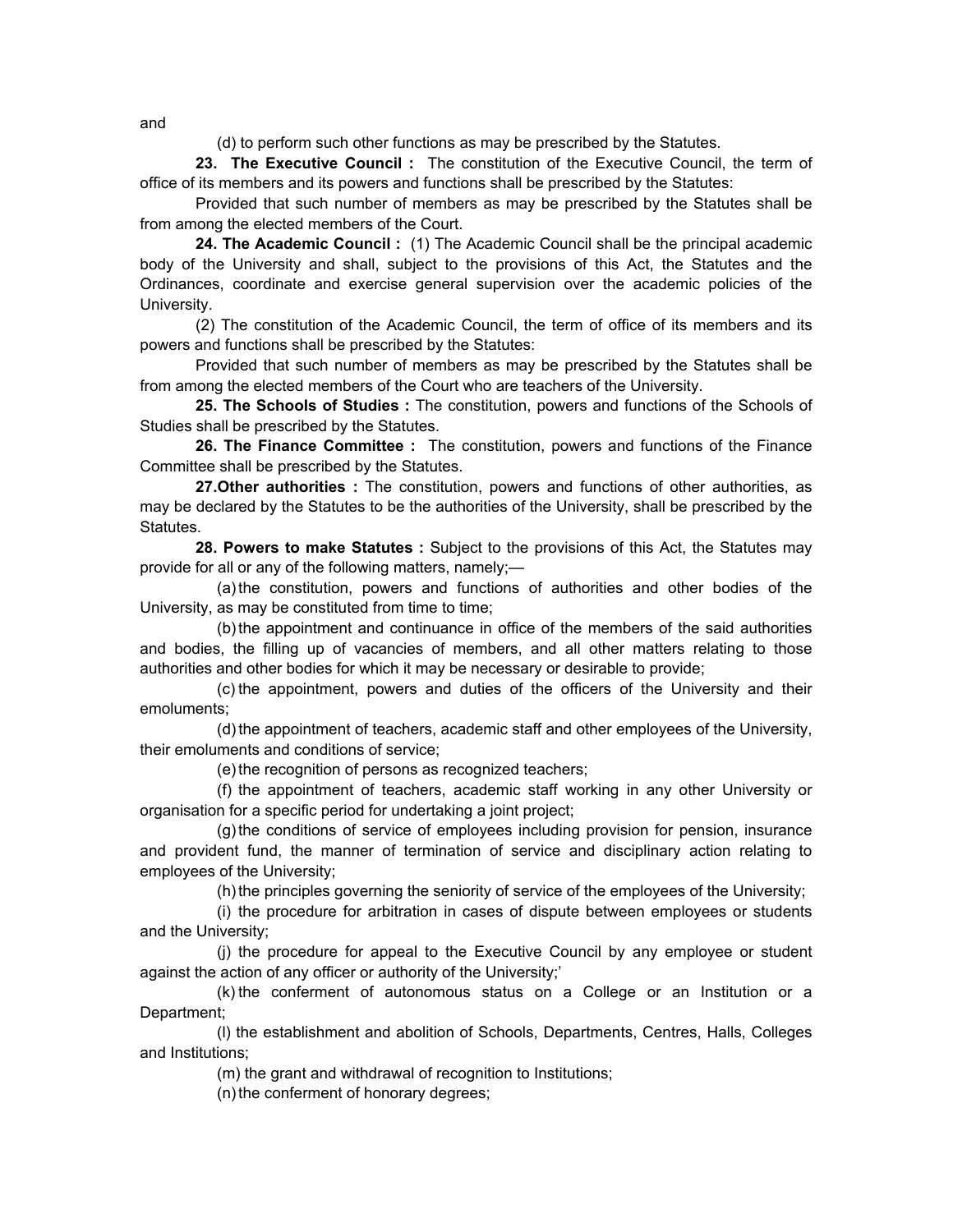(o) the withdrawal of degrees, diplomas, certificates and other academic distinctions;

(p) the management of Colleges and Institutions established by the University;

(q) the delegation of powers vested in the authorities or officers of the University;

(r) the maintenance of discipline among the employees and students;

(s) all other matters which by this Act are to be or may be provided for by the Statutes.

 **29. Statutes how to be made :** (1) The first Statutes are those set out in the Schedule.

 (2) The Executive Council may, from time to time, make new or additional Statutes or may amend or repeal the Statutes referred to in sub-section (1):

 Provided that the Executive Council shall not make, amend or repeal any Statutes affecting the status, powers or constitution of any authority of the University until such authority has been given an opportunity of expressing an opinion in writing on the proposed changes, and any opinion so expressed shall be considered by the Executive Council.

 (3) Every new Statute or addition to the Statutes or any amendment or repeal of a Statute shall require the assent of the Visitor who may assent thereto or withhold assent or remit to the Executive Council for re-consideration.

 (4) A new Statute or a Statute amending or repealing an existing Statute shall have no validity unless it has been assented to by the Visitor.

(5) Notwithstanding anything contained in the foregoing sub-sections, the Visitor may make new or additional Statutes or amend or repeal the Statutes referred to in sub-section (1), during the period of three years immediately after the commencement of this Act:

 Provided that the Visitor may, on the expiry of the said period of three years, make, within one year from the date of such expiry, such detailed Statutes as he may consider necessary and such detailed Statutes shall be laid before both Houses of Parliament.

 (6) Notwithstanding anything contained in the foregoing sub-sections, the Visitor may direct the University to make provisions in the Statutes in respect of any matter specified by him and if the Executive Council is unable to implement such direction within sixty days of its receipt, the Visitor may, after considering the reasons, if any, communicated by the Executive Council for its inability to comply with such direction, make or amend the Statutes suitably.

 **30. Power to make Ordinances :** (1) Subject to the provisions of this Act and the Statutes, the Ordinances may provide for all or any of the following matters, namely:—

(a) the admission of students to the University and their enrolment as such;

 (b) the courses of study to be laid down for all degrees, diplomas and certificates of the University;

(c) the medium of instruction and examination;

 (d) the award of degrees, diplomas, certificates and other academic distinctions, qualifications for the same and the means to be taken relating to the granting and obtaining of the same;

 (e) the fees to be charged for courses of study in the University and for admission to the examinations, degrees and diplomas of the University;

 (f) the conditions for award of fellowships, scholarships, studentships, medals and prizes;

 (g) the conduct of examinations, including the term of office and manner of appointment and the duties of examining bodies, examiners and moderators;

(h) the conditions of residence of the students of the University;

 (i) the special arrangements, if any, which may be made for the residence and teaching of women students and the prescribing of special courses of studies for them;

 (j) the manner of co-operation and collaboration with other Universities, institutions and other agencies not involving the carrying on of any activity for profit including learned bodies or associations;

(k) the creation, composition and functions of any other body which is considered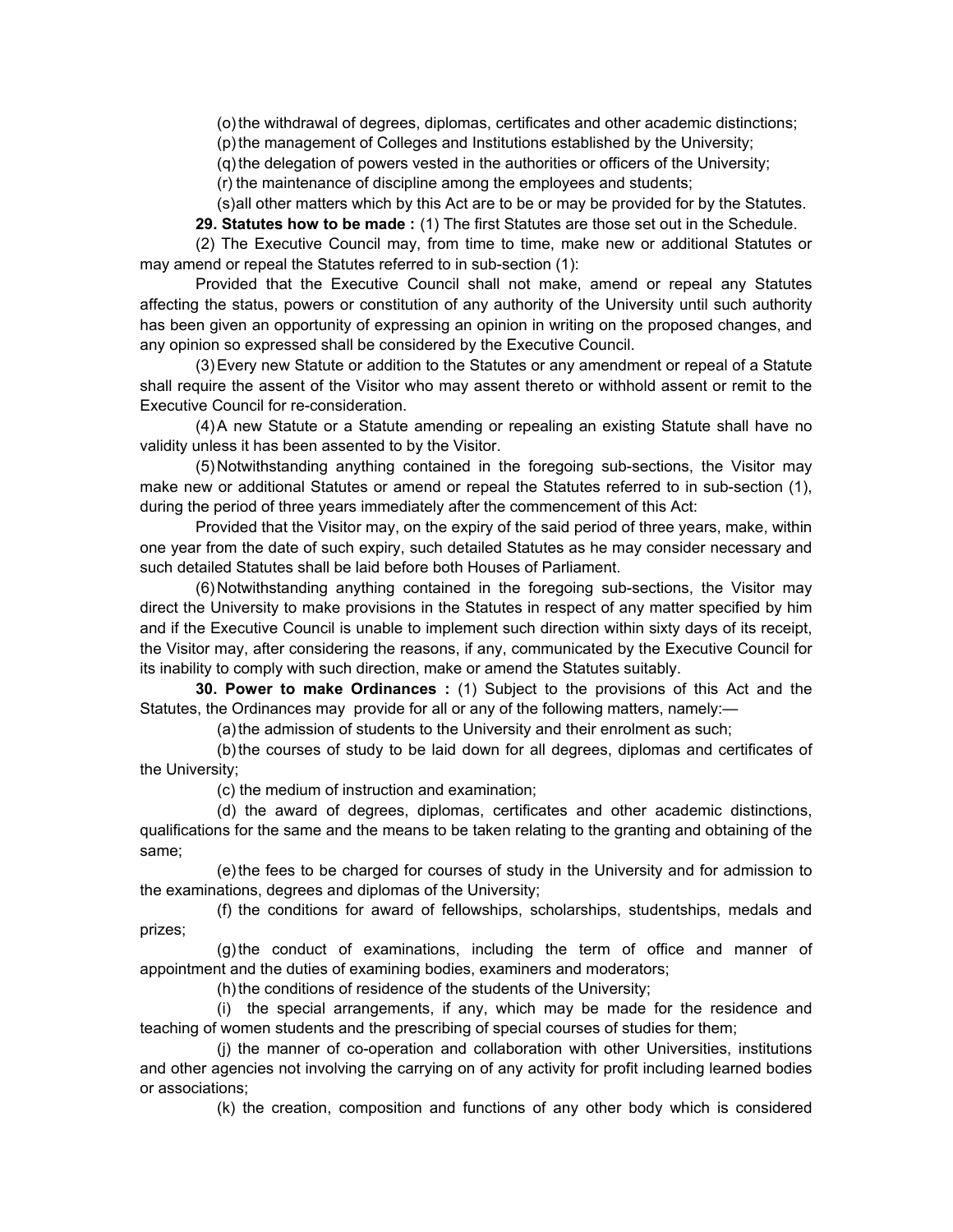necessary for improving the academic life of the University;

(l) the institution of fellowships, scholarships, studentships, medals and prizes;

(m) the setting up of a machinery for redressal of grievances of employees; and

 (n) all other matters which by this Act or the Statutes, are to be or may be, provided for by the Ordinances.

 (2) The first Ordinances shall be made by the Vice-Chancellor with the previous approval of the Central Government and the Ordinances so made may be amended, repealed or added to at any time by the Executive Council in the manner prescribed by the Statutes:

 Provided that till such time as the first Ordinances are not so made by the Vice-Chancellor, in respect of the matters that are to be provided for by the Ordinances under this Act and Statutes, the relevant provisions of the rules and the bye-laws of the Central Institute of English and Foreign Languages, Hyderabad in force immediately before the commencement of this Act shall be applicable in so far as they are not inconsistent with the provisions of this Act and the Statutes.

 **31. Regulations :**The authorities of the University may make Regulations, consistent with this Act, the Statutes and the Ordinances for the conduct of their own business and that of the Committees, if any, appointed by them and not provided for by this Act, the Statutes or the Ordinances, in the manner prescribed by the Statutes.

 **32. Annual report :** (1) The annual report of the University shall be prepared under the directions of the Executive Council, which shall include, among other matters, the steps taken by the University towards the fulfilment of its objects and shall be submitted to the Court on or after such date as may be prescribed by the Statutes and the Court shall consider the report in its annual meeting.

(2) The Court shall submit the annual report to the Visitor along with its comments, if any.

 (3) A copy of the annual report, as prepared under sub-section (1), shall also be submitted to the Central Government, which shall, as soon as may be, cause the same to be laid before both Houses of Parliament.

 **33. Annual accounts :** (1) The annual accounts and balance-sheet of the University shall be prepared under the directions of the Executive Council and shall, once at least every year and at intervals of not more than fifteen months, be audited by the Comptroller and Auditor-General of India or by such persons as he may authorise in this behalf.

 (2) A copy of the annual accounts together with the audit report thereon shall be submitted to the Court and the Visitor along with the observations of the Executive Council.

 (3) Any observations made by the Visitor on the annual accounts shall be brought to the notice of the Court and the observations of the Court, if any, shall, after being considered by the Executive Council, be submitted to the Visitor.

 (4) A copy of the annual accounts together with the audit report as submitted to the Visitor, shall also be submitted to the Central Government, which shall, as soon as may be, cause the same to be laid before both Houses of Parliament.

 (5) The audited annual accounts after having been laid before both Houses of Parliament shall be published in the Gazette of India.

 **34. Returns and information :** The University shall furnish to the Central Government such returns or other information with respect to its property or activities as the Central Government may, from time to time, require.

 **35. Conditions of service of employees :** (1) Every employee of the University shall be appointed under a written contract, which shall be lodged with the University and a copy of which shall be furnished to the employee concerned.

 (2) Any dispute arising out of the contract between the University and any employee shall, at the request of the employee, be referred to a Tribunal of Arbitration consisting of one member appointed by the Executive Council, one member nominated by the employee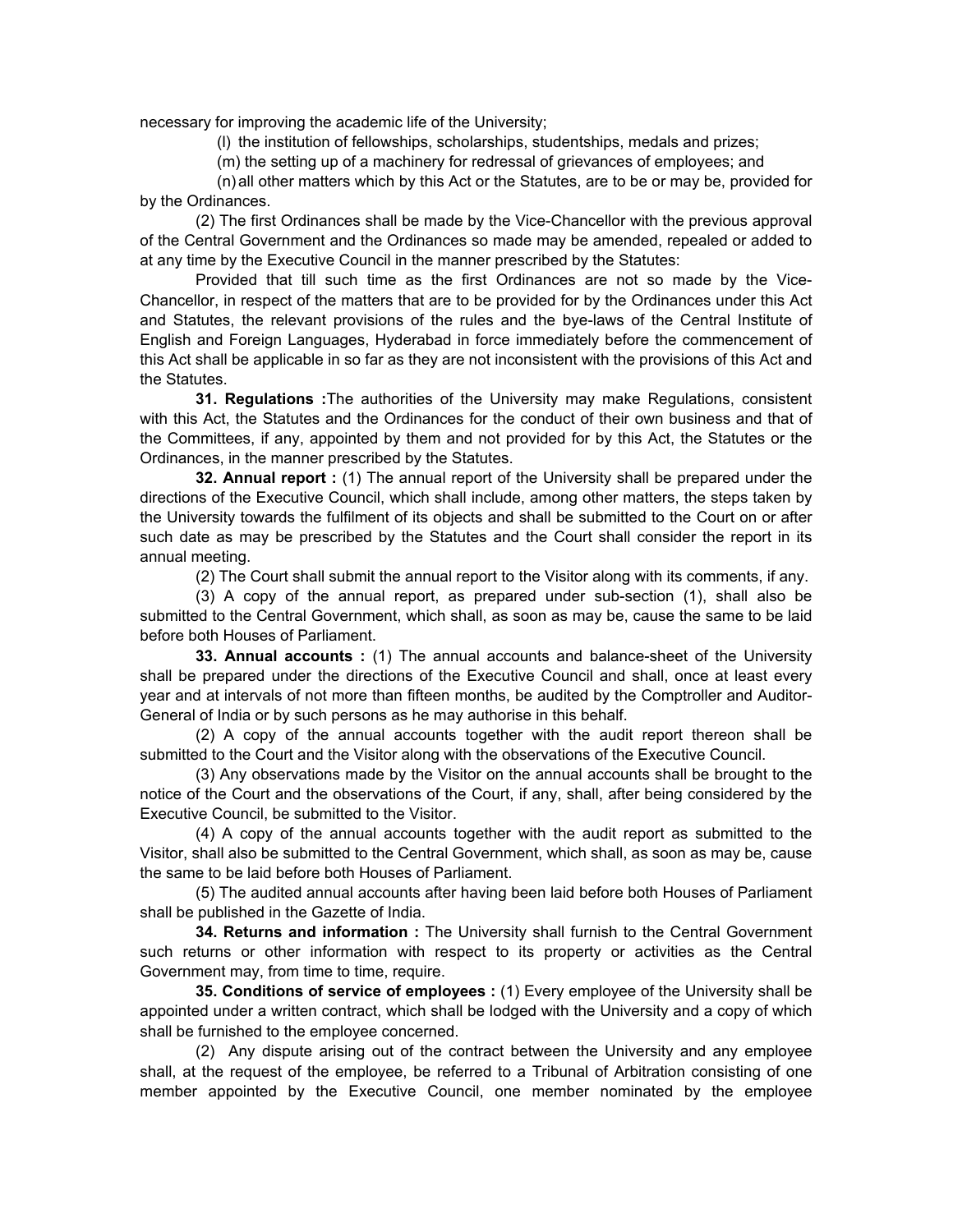concerned and an umpire appointed by the Visitor.

 (3) The decision of the Tribunal shall be final, and no suit shall lie in any civil court in respect of the matters decided by the Tribunal:

 Provided that nothing in this sub-section shall preclude the employee from availing of the judicial remedies available under articles 32 and 226 of the Constitution.

 (4) Every request made by the employee under sub-section (2), shall be deemed to be a submission to arbitration upon the terms of this section within the meaning of the Arbitration and Conciliation Act, 1996. (26 of 1996)

 (5) The procedure for regulating the work of the Tribunal shall be prescribed by the Statutes.

 **36. Procedure of appeal and arbitration in disciplinary cases against students:** (1) Any student or candidate for an examination whose name has been removed from the rolls of the University by the orders or resolution of the Vice-Chancellor, Discipline Committee or Examination Committee, as the case may be, and who has been debarred from appearing at the examinations of the University for more than one year, may, within ten days of the date of receipt of such orders or copy of such resolution by him, appeal to the Executive Council and the Executive Council may confirm, modify or reverse the decision of the Vice-Chancellor or the Committee, as the case may be.

 (2) Any dispute arising out of any disciplinary action taken by the University against a student shall, at the request of such student, be referred to a Tribunal of Arbitration and the provisions of sub-sections (2), (3), (4) and (5) of section 35 shall, as far as may be, apply to a reference made under this sub-section.

**37. Right to appeal :** Every employee or student of the University or a College or an Institution maintained by the University shall, notwithstanding anything contained in this Act, have a right to appeal within such time as may be prescribed by the Statutes, to the Executive Council against the decision of any officer or authority of the University or of the Principal of any College or an Institution, as the case may be, and thereupon the Executive Council may confirm, modify or reverse the decision appealed against.

 **38. Provident and pension funds :** (1) The University shall constitute for the benefit of its employees such provident or pension fund or provide such insurance schemes as it may deem fit in such manner and subject to such conditions as may be prescribed by the Statutes.

 (2) Where such provident fund or pension fund has been so constituted, the Central Government may declare that the provisions of the Provident Funds Act, 1925, (19 of 1925) shall apply to such fund, as if it were a Government provident fund.

 **39. Disputes as to constitution of University authorities and bodies :**If any question arises as to whether any person has been duly elected or appointed as, or is entitled to be, a member of any authority or other body of the University, the matter shall be referred to the Visitor whose decision thereon shall be final.

 **40. Filling of casual vacancies :** All casual vacancies among the members (other than ex officio members) of any authority or other body of the University shall be filled, as soon as may be, by the person or body who appoints, elects or co-opts the member whose place has become vacant and person appointed, elected or co-opted to a casual vacancy shall be a member of such authority or body for the residue of the term for which the person whose place he fills would have been a member.

 **41. Proceedings of University authorities or bodies not invalidated by vacancies:**  No act or proceedings of any authority or other body of the University shall be invalid merely by reason of the existence of a vacancy or vacancies among its members.

 **42. Protection of action taken in good faith :** No suit or other legal proceeding shall lie against any officer or other employee of the University for anything 'which is in good faith done or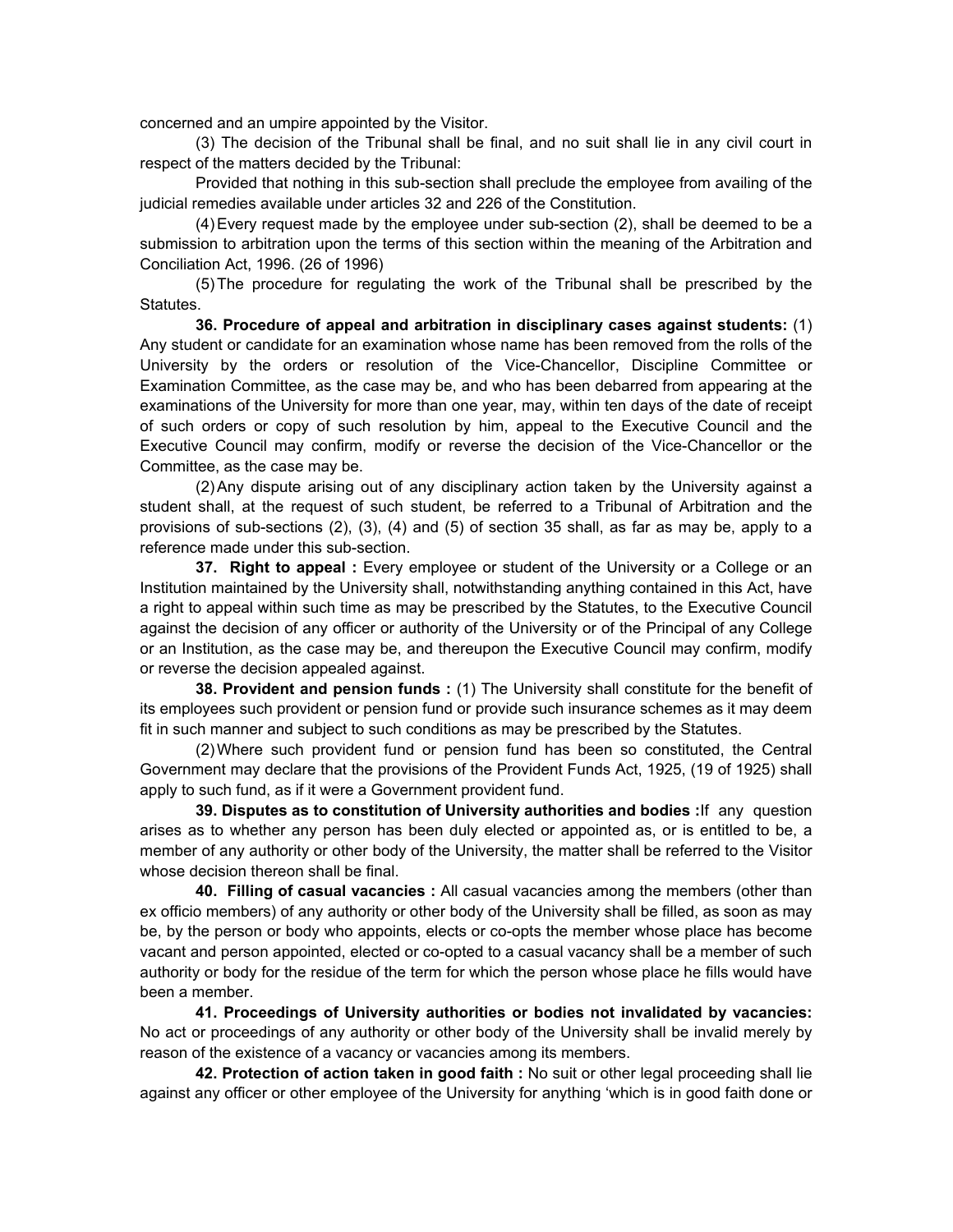intended to be done in pursuance of any of the provisions of this Act, the Statutes or the Ordinances.

 **43. Mode of Proof of University record :**Notwithstanding anything contained in the Indian Evidence Act, 1872 (1 of 1872) or in any other law for the time being in force, a copy of any receipt, application, notice, order, proceeding or resolution of any authority or other body of the University, or any other document in possession of the University, or any entry in any register duly maintained by the University, if certified by the Registrar, shall be received as prima facie evidence of such receipt, application, notice, order, proceeding, resolution or document or the existence of entry in the register and shall be admitted as evidence of the matters and transactions therein where the original thereof would, if produced, have been admissible in evidence.

 **44. Power to remove difficulties :** (1) If any difficulty arises in giving effect to the provisions of this Act, the Central Government may, by order published in the Official Gazette, make such provisions, not inconsistent with the provisions of this Act, as appear to it to be necessary or expedient for removing the difficulty:

 Provided that no such order shall be made under this section after the expiry of three years from the commencement of this Act.

 (2) Every order made under sub-section (1) shall be laid, as soon as may be after it is made, before each House of Parliament, while it is in session, for a total period of thirty days which may be comprised in one session or in two or more successive sessions, and if, before the expiry of the session immediately following the session or the successive sessions aforesaid, both Houses agree in making any modification in the order or both Houses agree that the order should not be made, the order shall thereafter have effect only in such modified form or be of no effect, as the case may be; so, however, that any such modification or annulment shall be without prejudice to the validity of anything previously done under that order.

 **45. Statutes Ordinances and Regulations to be published in the Official Gazette and to be laid before Parliament :** (1) Every Statute, Ordinance or Regulation made under this Act shall be published in the Official Gazette.

 (2) Every Statute, Ordinance or Regulation made under this Act shall be laid, as soon as may be after it is made, before each House of Parliament, while it is in session, for a total period of thirty days which may be comprised in one session or in two or more successive sessions, and if, before the expiry of the session immediately following the session or the successive sessions aforesaid, both Houses agree in making any modification in the Statute, Ordinance or Regulation or both Houses agree that the Statute, Ordinance or Regulation should not be made, the Statute, Ordinance or Regulation shall thereafter have effect only in such modified form or be of no effect, as the case may be; so, however, that any such modification or annulment shall be without prejudice to the validity of anything previously done under that Statute, Ordinance or Regulation.

 (3) The power to make Statutes, Ordinances or Regulations shall include the power to give retrospective effect, from a date not earlier than the date of commencement of this Act, to the Statutes, Ordinances or Regulations or any of them but no retrospective effect shall be given to any Statute, Ordinance or Regulation so as to prejudicially affect the interests of any person to whom such Statute, Ordinance or Regulation may be applicable.

 **46. Transitional provisions :** Notwithstanding anything contained in this Act and the Statutes, -

 (a) the first Chancellor and the first Vice-Chancellor shall be appointed by the Central Government in such manner and on such conditions as may be deemed fit and each of the said officers shall hold office for such term, not exceeding five years, as may be specified by the Central Government;

 (b) the first Registrar and the first Finance Officer shall be appointed by the Central Government and each of the said officers shall hold office for a term of three years;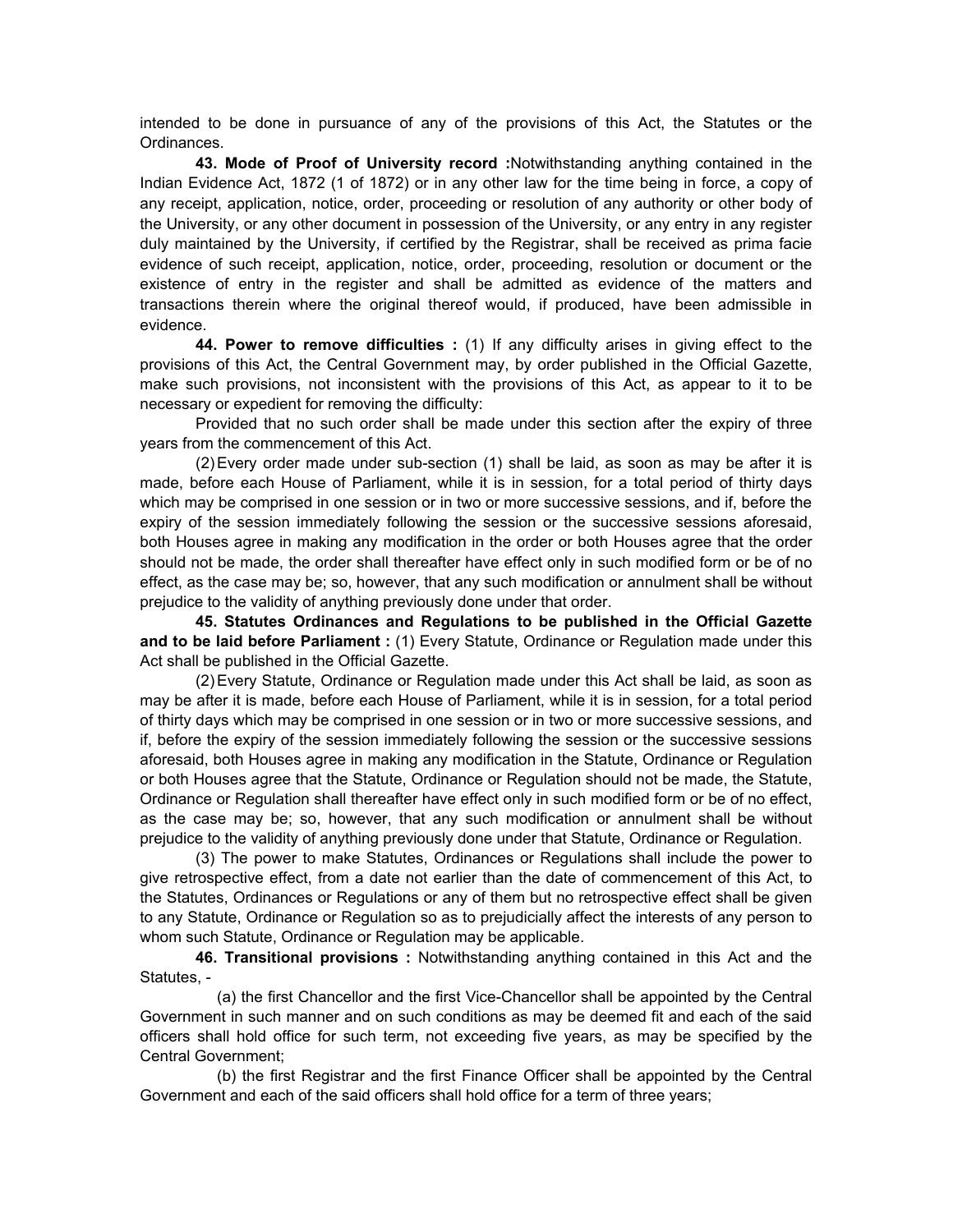(c) the first Court and the first Executive Council shall consist of not more than thirty members and eleven members, respectively, who shall be nominated by the Central Government and shall hold office for a term of three years;

 (4) the first Academic Council shall consist of not more than twenty-one members, who shall be nominated by the Central Government and they shall hold office for a term of three years:

 Provided that if any vacancy occurs in the above offices or authorities, the same shall be filled by appointment or nomination, as the case may be, by the Central Government, and the person so appointed or nominated shall hold office for so long as the officer or member in whose place he is appointed or nominated would have held office, if such vacancy had not occurred.

## **THE SCHEDULE**

## **(See section 29)**

## **THE STATUTES OF THE UNIVERSITY**

 **1. The Chancellor :** (1) The Chancellor shall be appointed by the Visitor from a panel of not less than three persons recommended by the Executive Council from amongst persons of eminence in the academic or public life of the country:

 Provided that if the Visitor does not approve of any of the persons so recommended, he may call for fresh recommendations from the Executive Council.

 (2) The Chancellor shall hold office for a term of five years and shall not be eligible for reappointment:

 Provided that notwithstanding the expiry of his term of office, the Chancellor shall continue to hold office until his successor enters upon his office.

 **2. The Vice-Chancellor :** (1) The Vice-Chancellor shall be appointed by the Visitor from a panel of not less than three persons who shall be recommended by a Committee as constituted under clause (2):

 Provided that if the Visitor does not approve of any of the persons included in the panel, he may call for an extended or a fresh panel.

 (2) The Committee referred to in clause (i) shall consist of three persons, out of whom two shall be nominated by the Executive Council and one by the Visitor and the nominee of the Visitor shall be the convener of the Committee:

 Provided that none of the members of the Committee shall be an employee of the University or a College or an Institution maintained by the University or a member of any authority of the University.

(3) The Vice-Chancellor shall be a whole-time salaried officer of the University.

 (4) The Vice-Chancellor shall hold office for a term of five years from the date on which he enters upon his office, or until he attains the age of sixty-five years, whichever is earlier, and he shall not be eligible for re-appointment:

 Provided that notwithstanding the expiry of the said period of five years, he shall continue in office until his successor is appointed and enters upon his office:

 Provided further that the Visitor may direct any Vice-Chancellor after his term has expired, to continue in office for such period, not exceeding a total period of one year, as may be specified by him or till his successor is appointed and enters upon his office, whichever is earlier.

 (5) The emoluments and other conditions of service of the Vice-Chancellor shall be as follows: —

 (i) the Vice-Chancellor shall be paid a monthly salary and allowances, other than house rent allowance, at the rates fixed by the Central Government from time to time and he shall be entitled, without payment of rent, to use a furnished residence throughout his term of office and no charge shall fall on the Vice-Chancellor in respect of the maintenance of such residence;

 (ii) the Vice-Chancellor shall be entitled to such terminal benefits and allowances as may be fixed by the Central Government from time to time:

Provided that where an employee of the University, or a college or an institution maintained by, or admitted to the privileges of the University, or of any other University or any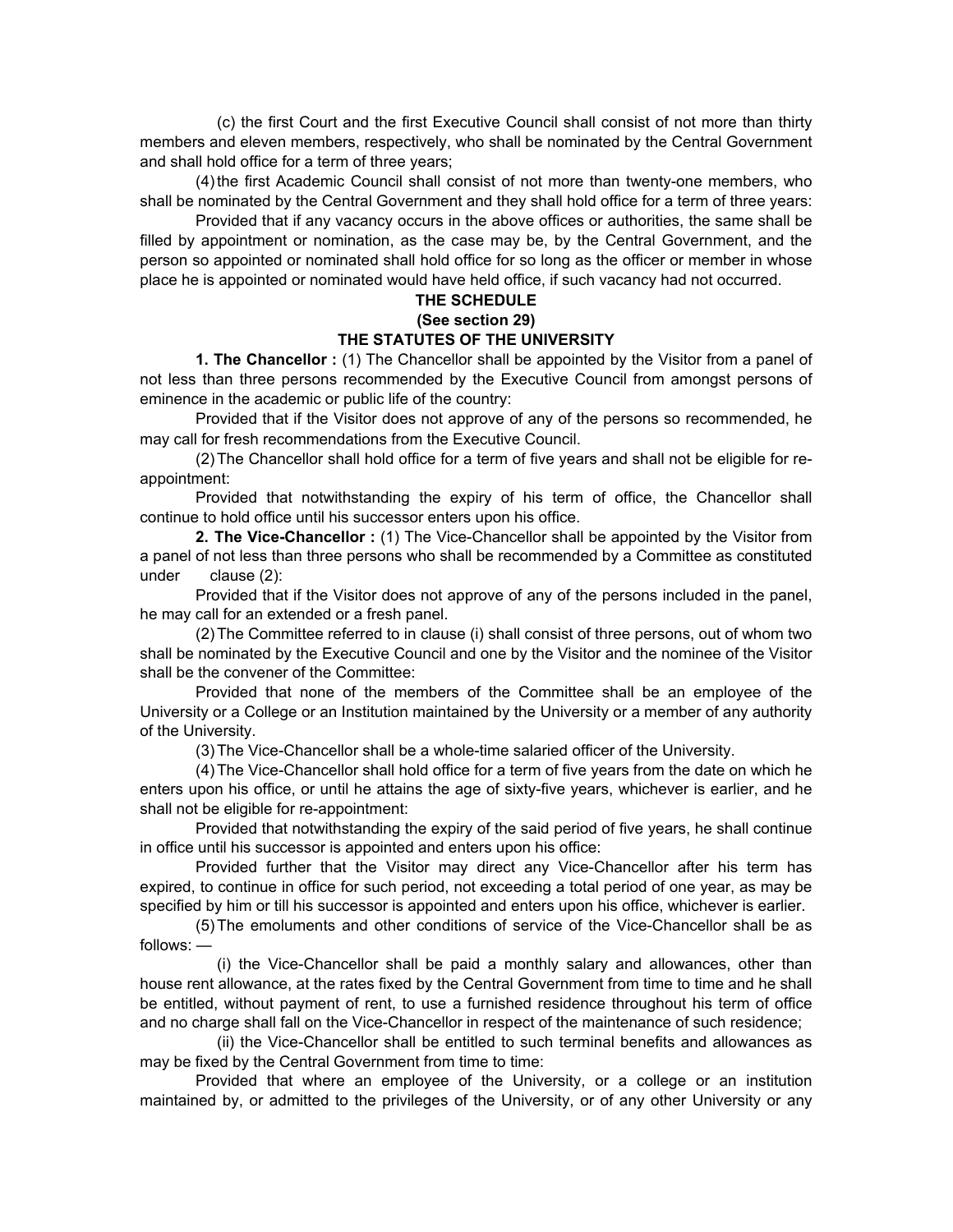college or institution maintained by or admitted to the privileges of such other University, is appointed as the Vice-Chancellor, he may be allowed to continue to contribute to any provident fund of which he is a member and the University shall contribute to the account of such person in that provident fund at the same rate at which the person had been contributing immediately before his appointment as the Vice-Chancellor:

 Provided further that where such employee had been member of any pension scheme, the University shall make the necessary contribution to such scheme;

 (iii) the Vice-Chancellor shall be entitled to travelling allowance at such rates as may be fixed by the Executive Council;

 (iv) the Vice-Chancellor shall be entitled to leave on full pay at the rate of thirty days in a calendar year and the leave shall be credited to his account in advance in two half-yearly instalments of fifteen days each on the first day of January and July every year:

 Provided that if the Vice-Chancellor assumes or relinquishes charge of the office of the Vice-Chancellor during the currency of a half year, the leave shall be credited proportionately at the rate of two and-a-half days for each completed month of service;

 (v) in addition to the leave referred to in sub-clause (iv) the Vice-Chancellor shall also be entitled to half-pay leave at the rate of twenty days for each completed year of service, and half-pay leave may also be availed of as commuted leave on full pay on medical certificate:

 Provided that when such commuted leave is availed of, twice the amount of half-pay leave shall be debited against half-pay leave due.

 (6) If the office of the Vice-Chancellor becomes vacant due to death, resignation or otherwise, or if he is unable to perform his duties due to ill-health or any other cause, the Pro-Vice-Chancellor shall perform the duties of the Vice-Chancellor:

 Provided that if the Pro-Vice-Chancellor is not available, the senior most Professor shall perform the duties of the Vice-Chancellor until a new Vice-Chancellor assumes office or until the existing Vice-Chancellor resumes the duties of his office, as the case may be.

 **3. Powers and duties of the Vice-Chancellor :** (1) The Vice-Chancellor shall be the ex officio Chairman of the Executive Council, the Academic Council and the Finance Committee and shall, in the absence of the Chancellor, preside at the Convocations held for conferring degrees and at meetings of the Court.

 (2) The Vice-Chancellor shall be entitled to be present at, and address, any meeting of any authority or other body of the University, but shall not be entitled to vote thereat unless he is a member of such authority or body.

 (3) It shall be the duty of the Vice-Chancellor to see that this Act, the Statutes, the Ordinances and the Regulations are duly observed and he shall have all the powers necessary to ensure such observance.

 (4) The Vice-Chancellor shall have all the powers necessary for the proper maintenance of discipline in the University and he may delegate any such powers to such person or persons as he deems fit.

 (5) The Vice-Chancellor shall have the power to convene or cause to be convened the meetings of the Executive Council, the Academic Council and the Finance Committee.

 **4. The Pro-Vice-Chancellor :** (1) The Pro-Vice-Chancellor shall be appointed by the Executive Council on the recommendation of the Vice-Chancellor:

 Provided that where the recommendation of the Vice-Chancellor is not accepted by the Executive Council, the matter shall be referred to the Visitor who may either appoint the person recommended by the Vice-Chancellor or ask the Vice-Chancellor to recommend another person to the Executive Council:

 Provided further that the Executive Council may, on the recommendation of the Vice-Chancellor, appoint a Professor to discharge the duties of a Pro-Vice-Chancellor in addition to his own duties as a Professor.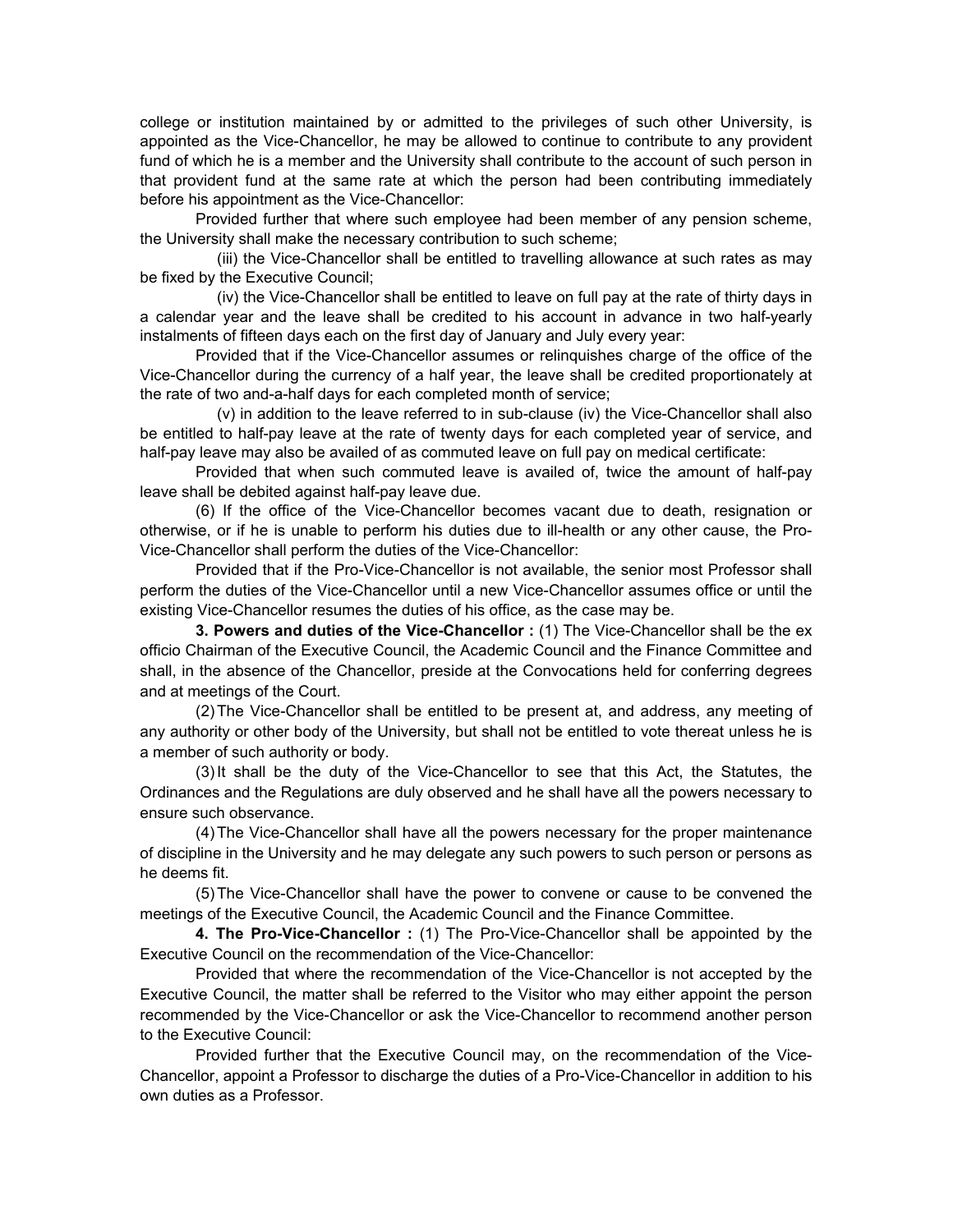(2) The term of office of a Pro-Vice-Chancellor shall be such as may be decided by the Executive Council but it shall not in any case exceed five years or until the expiration of the term of office of the Vice-Chancellor, whichever is earlier:

 Provided that a Pro-Vice-Chancellor whose term of office has expired shall be eligible for re-appointment:

 Provided further that, in any case, a Pro-Vice-Chancellor shall retire on attaining the age of sixty-five years:

 Provided also that a Pro-Vice-Chancellor shall, while discharging the duties of the Vice-Chancellor under clause (6) of Statute 2, continue in office notwithstanding the expiration of his term of office as Pro-Vice-Chancellor, until the Vice-Chancellor resumes office or a new Vice-Chancellor assumes office, as the case may be.

 (3) The emoluments and other terms and conditions of service of a Pro-Vice-Chancellor shall be such as may be prescribed by the Ordinances.

 (4) The Pro-Vice-Chancellor shall assist the Vice-Chancellor in respect of such matters as may be specified by the Vice-Chancellor in this behalf, from time to time, and shall also exercise such powers and perform such duties as may be assigned or delegated to him by the Vice-Chancellor.

 **5. Deans of Schools :** (1) Every Dean of School shall be appointed by the Vice-Chancellor from amongst the Professors in the School by rotation in the order of seniority for a period of three years:

 Provided that in case there is only one Professor or no Professor in a School, the Dean shall be appointed, for the time being, from amongst the Professor, if any, and the Readers in the School by rotation in the order of seniority:

 Provided further that a Dean on attaining the age of sixty-two years shall cease to hold office as such.

 (2) When the office of the Dean is vacant or when the Dean is, by reason of illness, absence or any other cause, unable to perform duties of his office, the duties of the office shall be performed by the senior-most Professor or Reader, as the case may be; in the School.

 (3) The Dean shall be the Head of the School and shall be responsible for the conduct and maintenance of the standards of teaching and research in the School and shall have such other functions as may be prescribed by the Ordinances.

 (4) The Dean shall have the right to be present and to speak at any meeting of the Boards of Studies or Committees of the School, as the case may be, but shall not have the right to vote thereat unless he is a member thereof,

 **6. The Registrar :** (1) The Registrar shall be appointed by the Executive Council on the recommendation of a Selection Committee constituted for the purpose and shall be a whole-time salaried officer of the University.

(2) He shall be appointed for a term of five years and shall be eligible for re-appointment.

 (3) The emoluments and other terms and conditions of service of the Registrar shall be such as may be prescribed by the Executive Council from time to time:

Provided that the Registrar shall retire on attaining the age of sixty-two years:

 Provided further that a Registrar shall, notwithstanding his attaining the age of sixty-two years, continue in office until his successor is appointed and enters upon his office or until the expiry of a period of one year, whichever is earlier.

 (4) When the office of the Registrar is vacant or when the Registrar is, by reason of illness, absence or any other cause, unable to perform the duties of his office, the duties of the office shall be performed by such person as the Vice-Chancellor may appoint for the purpose.

 (5) (a) The Registrar shall have power to take disciplinary action against such of the employees, excluding teachers and other academic staff, as may be specified in the order of the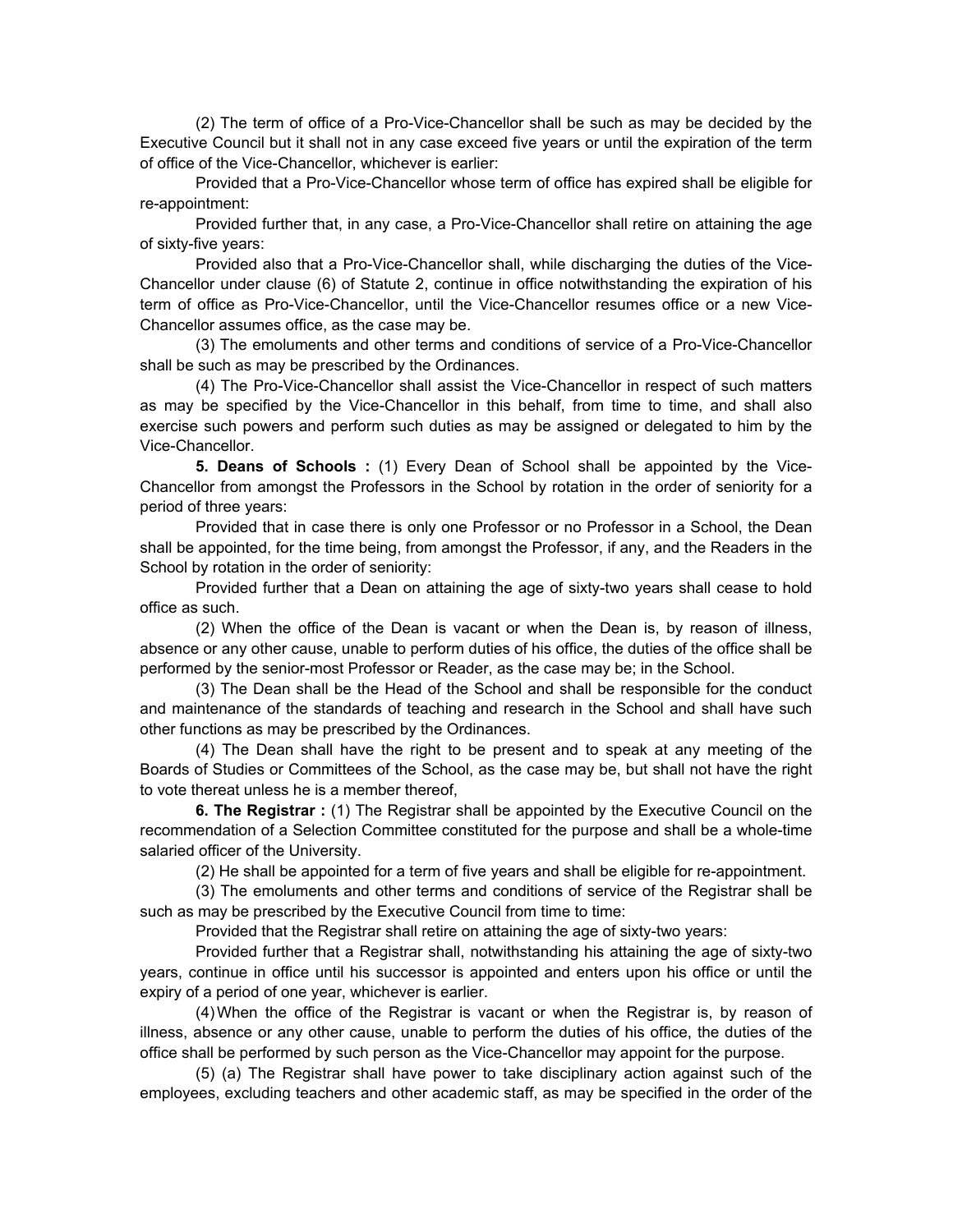Executive Council and to suspend them pending inquiry, to administer warnings to them or to impose on them the penalty of censure or the withholding of increment:

 Provided that no such penalty shall be imposed unless the person has been given a reasonable opportunity of showing cause against the action proposed to be taken in regard to him.

 (b)An appeal shall lie to the Vice-Chancellor against any order of the Registrar imposing any of the penalties specified in sub-clause (a).

 (c) In a case where the inquiry discloses that a punishment beyond the power of the Registrar is called for, the Registrar shall, upon the concluding of the inquiry, make a report to the' Vice-Chancellor along with his recommendations:

 Provided that an appeal shall lie to the Executive Council against an order of the Vice-Chancellor imposing any penalty.

 (6) The Registrar shall be the ex officio Secretary of the Executive Council and the Academic Council, but shall not be deemed to be a member of any of these authorities and he shall be the ex officio Member-Secretary of the Court.

(7) It shall be the duty of the Registrar -

 (a) to be the custodian of the records, the common seal and such other property of the University as the Executive Council shall commit to his charge;

 (b) to issue all notices convening meetings of the Court, the Executive Council, the Academic Council and of any Committees appointed by those authorities;

 (c) to keep the minutes of all the meetings of the Court, the Executive Council, the Academic Council and of any Committees appointed by those authorities;

 (d) to conduct the official correspondence of the Court, the Executive Council and the Academic Council;

 (e) to supply to the Visitor copies of the agenda of the meetings of the authorities of the University as soon as they are issued and the minutes of such meetings;

 (f) to represent the University in suits or proceedings by or against the University, sign powers of attorney and verify pleadings or depute his representative for the purpose; and

 (g) to perform such other duties as may be specified in the Statutes, the Ordinances or the Regulations or as may be required from time to time by the Executive Council or the Vice-Chancellor.

 **7. The Finance Officer :** (1) The Finance Officer shall be appointed by the Executive Council on the recommendations of a Selection Committee constituted for the purpose and be shall be a whole-time salaried officer of the University.

 (2)The Finance Officer shall be appointed for a term of five years and shall be eligible for re-appointment.

 (3) The emoluments and other terms and conditions of service of the Finance Officer shall be such as may be prescribed by the Executive Council from time to time:

Provided that the Finance Officer shall retire on attaining the age of sixty-two years:

 Provided further that the Finance Officer shall, notwithstanding his attaining the age of sixty-two years, continue in office until his successor is appointed and enters upon his office or until the expiry of a period of one year, whichever is earlier.

 (4) When the office of the Finance Officer is vacant or when the Finance Officer is, by reason of illness, absence or any other cause, unable to perform the duties of his office, the duties of the office shall be performed by such person as the Vice-Chancellor may appoint for the purpose.

 (5) The Finance Officer shall be the ex officio Secretary of the Finance Committee, but shall not be deemed to be a member of such Committee.

(6) The Finance Officer shall—

(a) exercise general supervision over the funds of the University and shall advise it as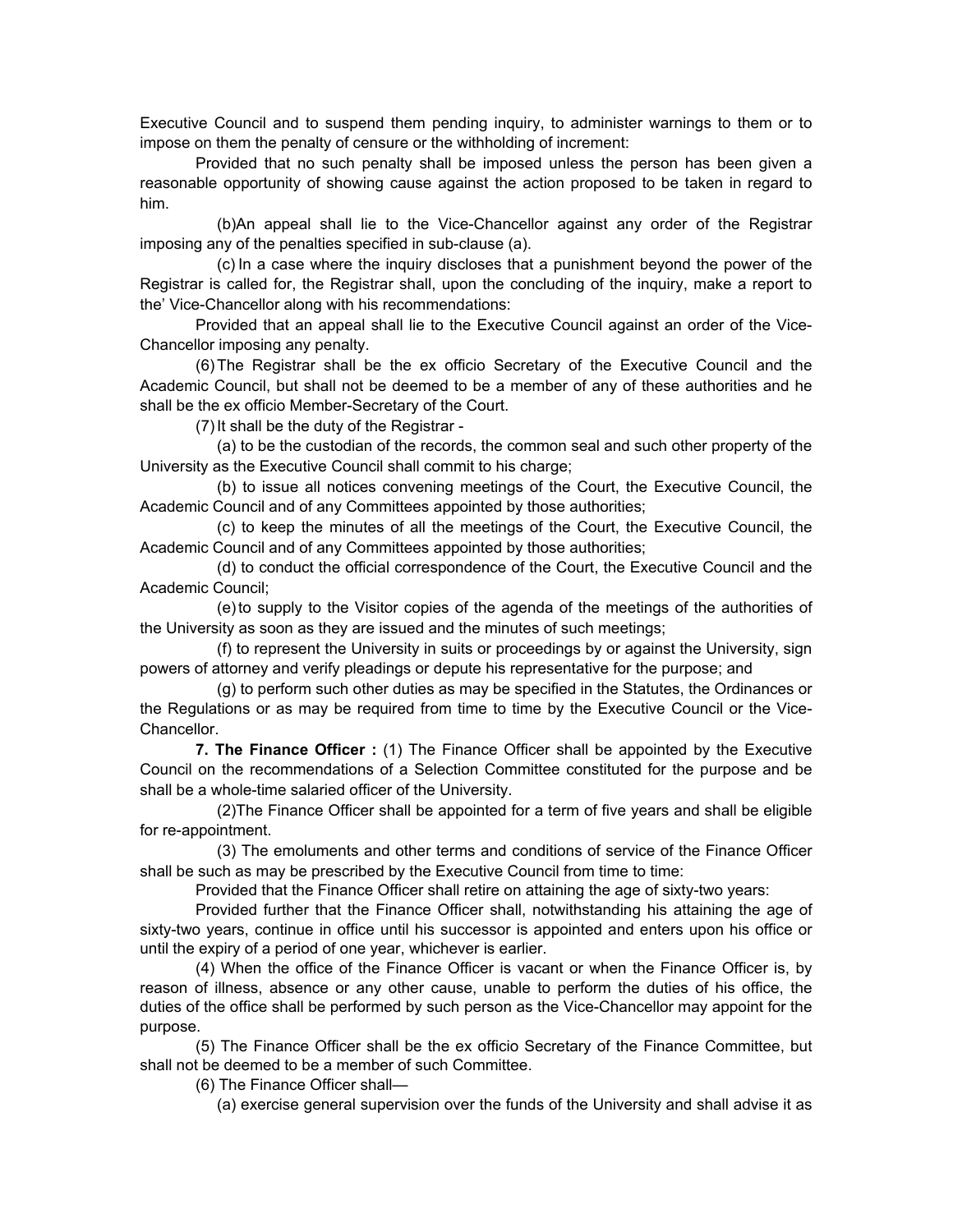regards its financial policy; and

 (b) perform such other financial functions as may be assigned to him by the Executive Council or as may be prescribed by the Statutes or the Ordinances.

(7) Subject to the control of the Executive Council, the Finance Officer shall—

 (a) hold and manage the property and investments of the University including trust and endowed property;

 (b) ensure that the limits fixed by the Executive Council for recurring and non recurring expenditure for a year are not exceeded and that all moneys are expended on the purpose for which they are granted or allotted;

 (c) be responsible for the preparation of annual accounts and the budget of the University and for their presentation to the Executive Council;

 (d) keep a constant watch on the state of the cash and bank balances and on the state of investments;

 (e) watch the progress of the collection of revenue and advise on the methods of collection employed;

 (f) ensure that the registers of buildings, land, furniture and equipment are maintained up-to-date and that stock-checking is conducted, of equipment and other consumable materials in all offices, Departments, University, Institutes, Centres and Specialised Laboratories;

 (g) bring to the notice of the Vice-Chancellor unauthorised expenditure and other financial irregularities and suggest disciplinary action against persons at fault; and

 (h) call for from any office, Department, Centre, Laboratory, College or Institution maintained by the University any information or returns that he may consider necessary for the performance of his duties.

 (8) Any receipt given by the Finance Officer or the person or persons duly authorised in this behalf by the Executive Council for any money payable to the University shall be sufficient discharge for payment of such money.

 **8. The Controller of Examination :** (1) The Controller of Examinations shall be appointed by the Executive Council on the recommendations of a Selection Committee constituted for the purpose and he shall be a whole-time salaried officer of the University.

 (2) The Controller of Examinations shall be appointed for a term of five years and shall be eligible for re-appointment.

 (3) The emoluments and other terms and conditions of service of the Controller of Examinations shall be such as may be prescribed by the Executive Council from time to time:

 Provided that the Controller of Examinations shall retire on attaining the age of sixty-two years:

 Provided further that the Controller of Examinations shall, notwithstanding his attaining the age of sixty-two years, continue in office until his successor is appointed and enters upon his office or until the expiry of a period of one year, whichever is earlier.

 (4) When the office of the Controller of Examinations is vacant or when the Controller of Examinations is, by reason of illness, absence or any other cause, unable to perform the duties of his office, the duties of the office shall be performed by such person as the Vice-Chancellor may appoint for the purpose.

 (5) The Controller of Examinations shall arrange for and superintend the examinations of the University in the manner prescribed by the Ordinances.

 **9. The Librarian :** (1) The Librarian shall be appointed by the Executive Council on the recommendations of the Selection Committee constituted for the purpose and he shall be a whole-time salaried officer of the University.

 (2) The Librarian shall exercise such powers and perform such duties as may be assigned to him by the Executive Council.

 **10. The Court :** (1) An annual meeting of the Court shall be held on a date to be fixed by the Executive Council unless some other date has been fixed by the Court in respect of any year.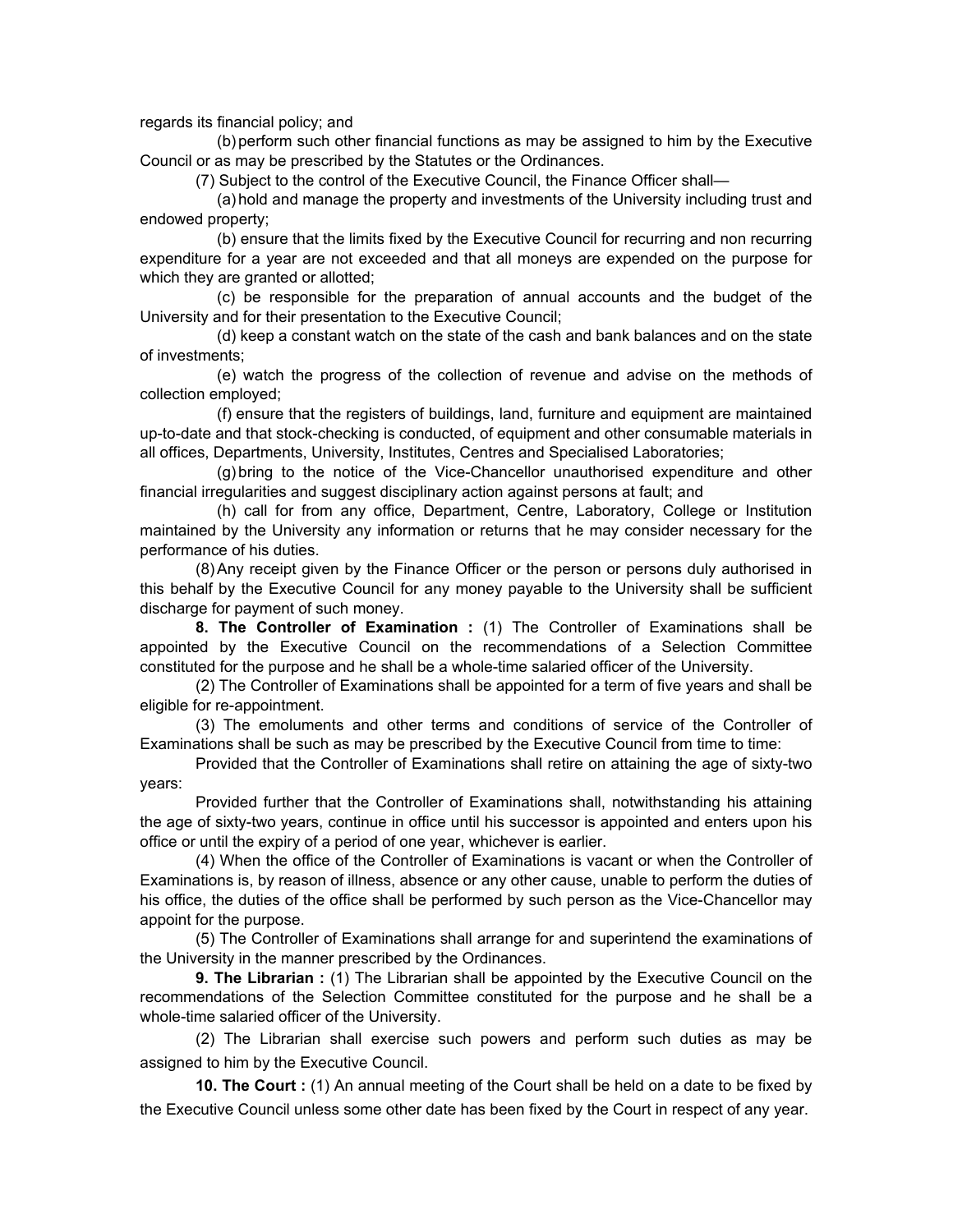(2) At the annual meeting of the Court, a report on the working of the University during the previous year, together with a statement of the receipts and expenditure, the balance sheet as audited, and the financial estimates for the next year shall be presented.

 (3) A copy of the statement of receipts and expenditure, the balance sheet and the financial estimates referred to in clause (4) shall be sent to every member of the Court at least seven days before the date of the annual meeting.

 (4) Special meetings of the Court may be convened by the Executive Council or the Vice-Chancellor or if there is no Vice-Chancellor, the Pro-Vice-Chancellor or if there is no Pro-Vice-Chancellor, by the Registrar.

(5) Eleven members of the Court shall form a quorum for a meeting of the Court.

 **11. The Executive Council :** Seven members of the Executive Council shall form a quorum for a meeting of the Executive Council.

 **12. Powers and functions of the Executive Council :** (1) The Executive Council shall have the power of management and administration of the revenues and property of the University and the conduct of all administrative affairs of the University not otherwise provided for.

 (2) Subject to the provisions of the Act, the Statutes and the Ordinances, the Executive Council shall, in addition to all other powers vested in it, have the following powers, namely:—

 (i) to create teaching and other academic posts, to determine the number and emoluments of such posts and to define the duties and conditions of servici of Professors, Readers, Lecturers and other academic staff:

 Provided that no action shall be taken by the Executive Council in respect of the number and qualifications of teachers and other academic staff otherwise than after consideration of the recommendations of the Academic Council;

 (ii) to appoint such Professors, Readers, Lecturers and other academic staff, as may be necessary, and the Directors of University, Institutes and Heads of independent Centres on the recommendation of the Selection Committee constituted for the purpose and to fill up temporary vacancies therein;

 (iii) to recognise persons as University recognised teachers in the manner prescribed by the Ordinances;

 (iv) to create administrative, ministerial and other necessary posts (including Chairs) and to make appointments thereto in the manner prescribed by the Ordinances;

 (v) to grant leave of absence to any salaried officer of the University other than the Vice-Chancellor, and to make necessary arrangements for the discharge of the functions of such officer during his absence;

 (vi) to regulate and enforce discipline among employees in accordance with the Statutes and the Ordinances;

 (vii) to manage and regulate the finances, accounts, investments, property, business and all other administrative affairs of the University and for that purpose to appoint such agents as it may think fit;

 (viii) to fix limits on the total recurring and the total non-recurring expenditure for a year on the recommendation of the Finance Committee;

 (ix) to invest any money belonging to the University, including any unapplied income, in such stocks, funds, share or securities, from time to time as it may think fit or in the purchase of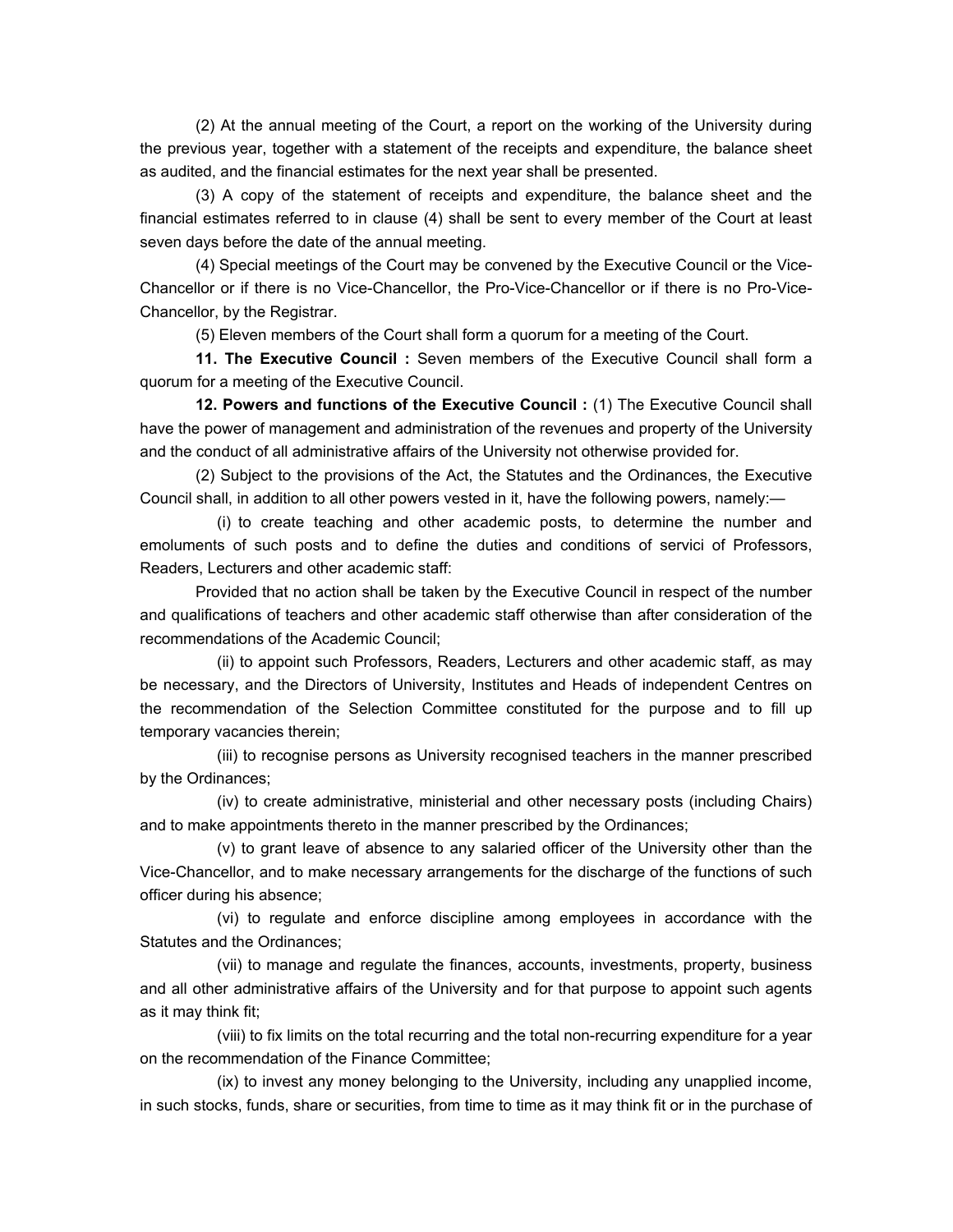immovable property in India, with the like powers of varying such investment from time to time;

 (x) to transfer or accept transfers of any movable or immovable property on behalf of the University;

 (xi) to provide buildings, premises, furniture and apparatus and other means needed for carrying on the work of the University;

(xii) to enter into, vary, carry out and cancel contracts on behalf of the University;

 (xiii) to entertain, adjudicate upon, and if thought fit, to redress any grievances of the employees and students of the University who may, for any reason, feel aggrieved;

 (xiv) to appoint examiners and moderators and, if necessary, to remove them, and to fix their fees, employments and travelling and other allowances, after consulting the Academic Council;

 (xv) to select a common seal for the University and provide for the custody and use of such seal;

 (xvi) to make such special arrangements as may be necessary for the residence of women students;

(xvii) to institute fellowships, scholarships, studentships, medals and prizes;

 (xviii) to provide for the appointment of Visiting Professors, Emeritus Professors, Consultants and Scholars and determine the terms and conditions of such appointments; and

 (xix) to exercise such other powers and perform such other duties as may be conferred or imposed on it by the Act or the Statutes.

 **13. The Academic Council :** Nine members of the Academic Council shall form a quorum for a meeting of the Academic Council.

 **14. Powers and functions of the Academic Council :** Subject to the provisions of the Act, the Statutes and the Ordinances, the Academic Council shall, in addition to all other powers vested in it, have the following powers, namely:—

 (a) to exercise general supervision over the academic policies of the University and to give directions regarding methods of instruction, co-ordination of teaching among the Colleges and the Institutions, evaluation of research and improvement of academic standards;

 (b) to bring about and promote inter-School co-ordination and to establish or appoint such committees or boards as may be deemed necessary for the purpose;

 (c) to consider matters of general academic interest either on its own initiative, or on a reference by a School or the Executive Council, and to take appropriate action thereon; and

 (d) to frame such regulations and rules consistent with the Statutes and the Ordinances regarding the academic functioning of the University, discipline, residence, admissions, award of fellowships and studentships, fees, concessions, corporate life and attendance.

 **15. Schools of Studies and Departments :**(1) The University shall have such Schools of Studies as may be specified in the Statutes.

 (2) Every School shall have a School Board and the members of the first School Board shall be nominated by the Executive Council for a period of three years.

 (3) The composition, powers and functions of a School Board shall be prescribed by the Ordinances.

(4) The conduct of the meetings of a School Board and the quorum required for such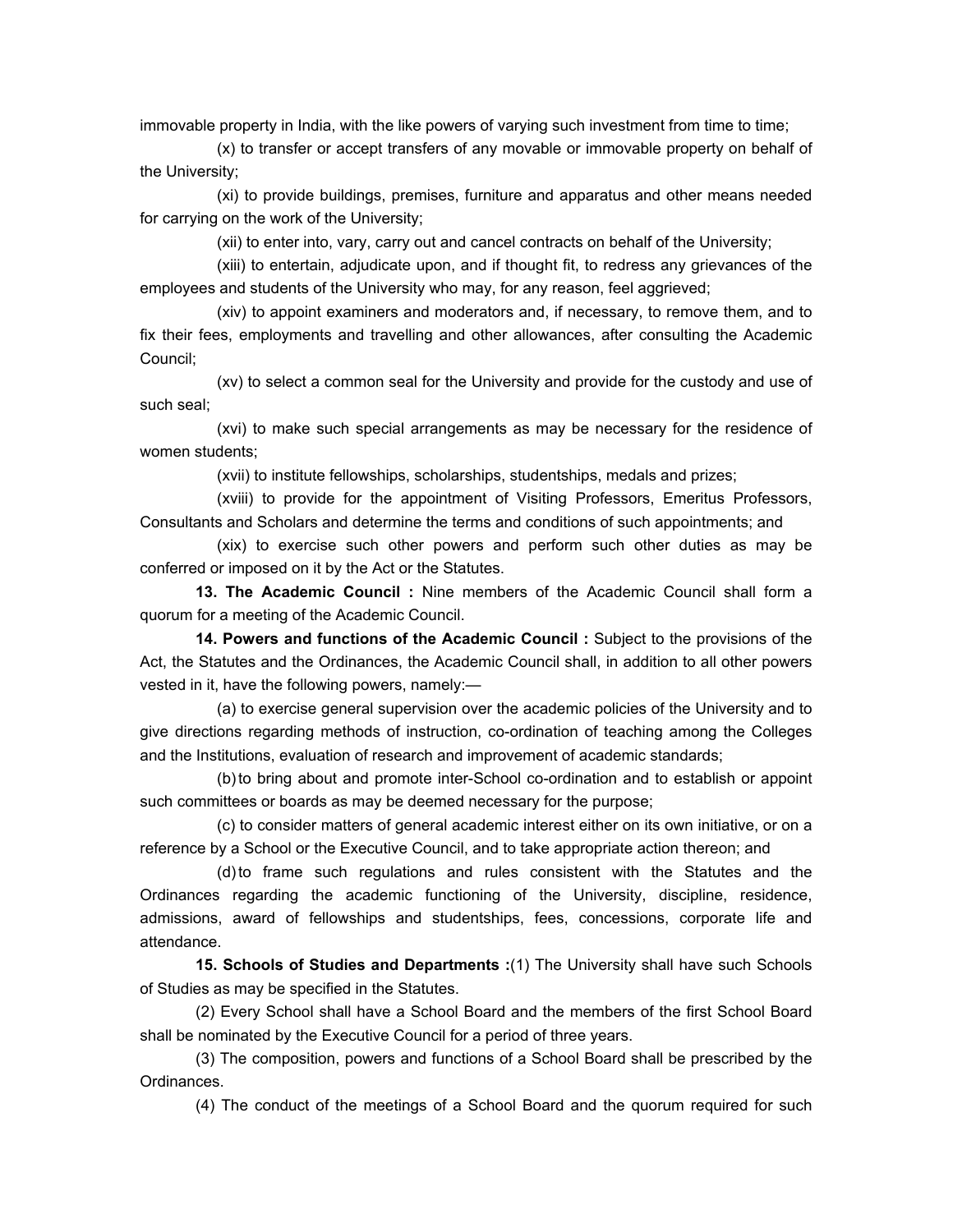meetings shall be prescribed by the Ordinances.

 (5) (a) Every School shall consist of such Departments as may be assigned to it by the Ordinances:

 Provided that the Executive Council may, on the recommendation of the Academic Council, establish Centres of Studies to which may be assigned such teachers of the University as the Executive Council may consider necessary.

(b) Each Department shall consist of the following members, namely:—

(i) Teachers of the Department;

(ii) Persons conducting research in the Department;

(iii) Dean of the School;

(iv) Honorary Professors, if any, attached to the Department; and

 (v) Such other persons as may be members of the Department in accordance with the provisions of the Ordinances.

 **16. Boards of Studies :** (1) Each Department shall have a Board of Studies.

 (2) The constitution of the Board of Studies and the term of office of its members shall be prescribed by the Ordinances.

 (3) Subject to the overall control and supervision of the Academic Council, the functions of a Board of Studies shall be to approve subjects for research for various degrees and other requirements of research degrees and to recommend to the concerned School Board in the manner prescribed by the Ordinances —

 (a) courses of studies and appointment of examiners for courses, but excluding research degrees;

(b) appointment of supervisors for research; and

(c) measures for the improvement of the standard of teaching and research:

 Provided that the above functions of a Board of Studies shall, during the period of three years immediately after the commencement of the Act, be performed by the Department.

 **17. The Finance Committee :** (1) The Finance Committee shall consist of the following members, namely:—

(i) the Vice-Chancellor;

(ii) the Pro-Vice-Chancellor;

(iii) one person to be nominated by the Court;

 (iv) three persons to be nominated by the Executive Council, out of whom at least one shall be a member of the Executive Council; and

(v) three persons to be nominated by the Visitor.

 (2) Five members of the Finance Committee shall form a quorum for a meeting of the Finance Committee.

 (3) All the members of the Finance Committee, other than the ex officio members, shall hold office for a term of three years.

 (4) A member of the Finance Committee shall have the right to record a minute of dissent if he does not agree with any decision of the Finance Committee.

 (5) The Finance Committee shall meet at least thrice every year to examine the accounts and to scrutinise proposals for expenditure.

(6) All proposals relating to creation of posts, and those items which have not been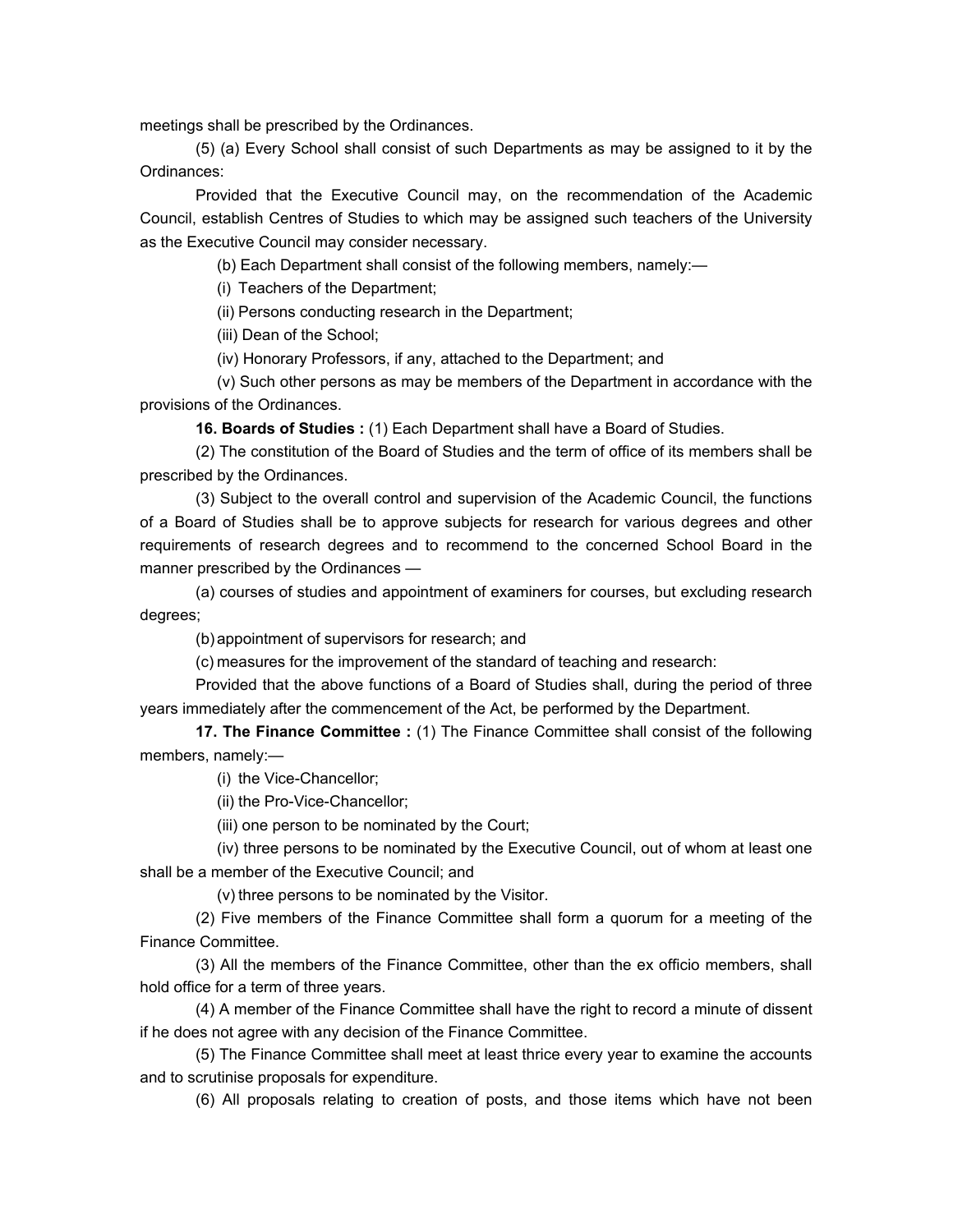included in the Budget, shall be examined by the Finance Committee before they are considered by the Executive Council.

 (7) The annual accounts and the financial estimates of the University prepared by the Finance Officer shall be laid before the Finance Committee for consideration and comments and thereafter submitted to the Executive Council for approval.

 (8) The Finance Committee shall recommend limits for the total recurring expenditure and the total non-recurring expenditure for the year, based on the income and resources of the University (which, in the case of productive works, may include the proceeds of loans).

 **18. Selection Committees :** (1) There shall be Selection Committees for making recommendations to the Executive Council for appointment to the posts of Professor, Reader, Lecturer, Registrar, Finance Officer, Librarian and Principals of Colleges and Institutions maintained by the University.

 (2) The Selection Committee for appointment to the posts specified in Column 1 of the Table below shall consist of the Vice-Chancellor, a nominee of the Visitor and the persons specified in the corresponding entry in column 2 of the said Table:

| 1                  |       | 2                                                                    |
|--------------------|-------|----------------------------------------------------------------------|
| Professor          | (i)   | The Dean of the School.                                              |
|                    | (ii)  | The Head of the Department.                                          |
|                    | (iii) | Three persons not in the service of the University, nominated by the |
|                    |       | Executive Council, out of a panel of names recommended by the        |
|                    |       | Academic Council for their special knowledge of, or interest in, the |
|                    |       | subject with which the Professor will be concerned.                  |
| Reader/Lecturer    | (i)   | The Head of the Department.                                          |
|                    | (ii)  | One Professor nominated by the Vice-Chancellor.                      |
|                    | (iii) | Two persons not in the service of the University, nominated by the   |
|                    |       | Executive Council, out of a panel of names recommended by the        |
|                    |       | Academic Council for their special knowledge of, or interest in, the |
|                    |       | subject with which the Reader/Lecturer will be concerned.            |
| Registrar/Finance  | (i)   | Two members of the Executive Council nominated by it.                |
| Officer/Controller |       |                                                                      |
| of Examinations    |       |                                                                      |
| Controller of      | (ii)  | One person not in the service of the University nominated by the     |
| Examinations       |       | Executive Council.                                                   |
| Librarian          | (i)   | Two persons not in the service of the University who have special    |
|                    |       | of the subject of the Library Science/ Library<br>knowledge          |
|                    |       | Administration nominated by the Executive Council.                   |
|                    | (ii)  | One person not in the service of the University nominated by the     |
|                    |       | Executive Council.                                                   |

**TABLE**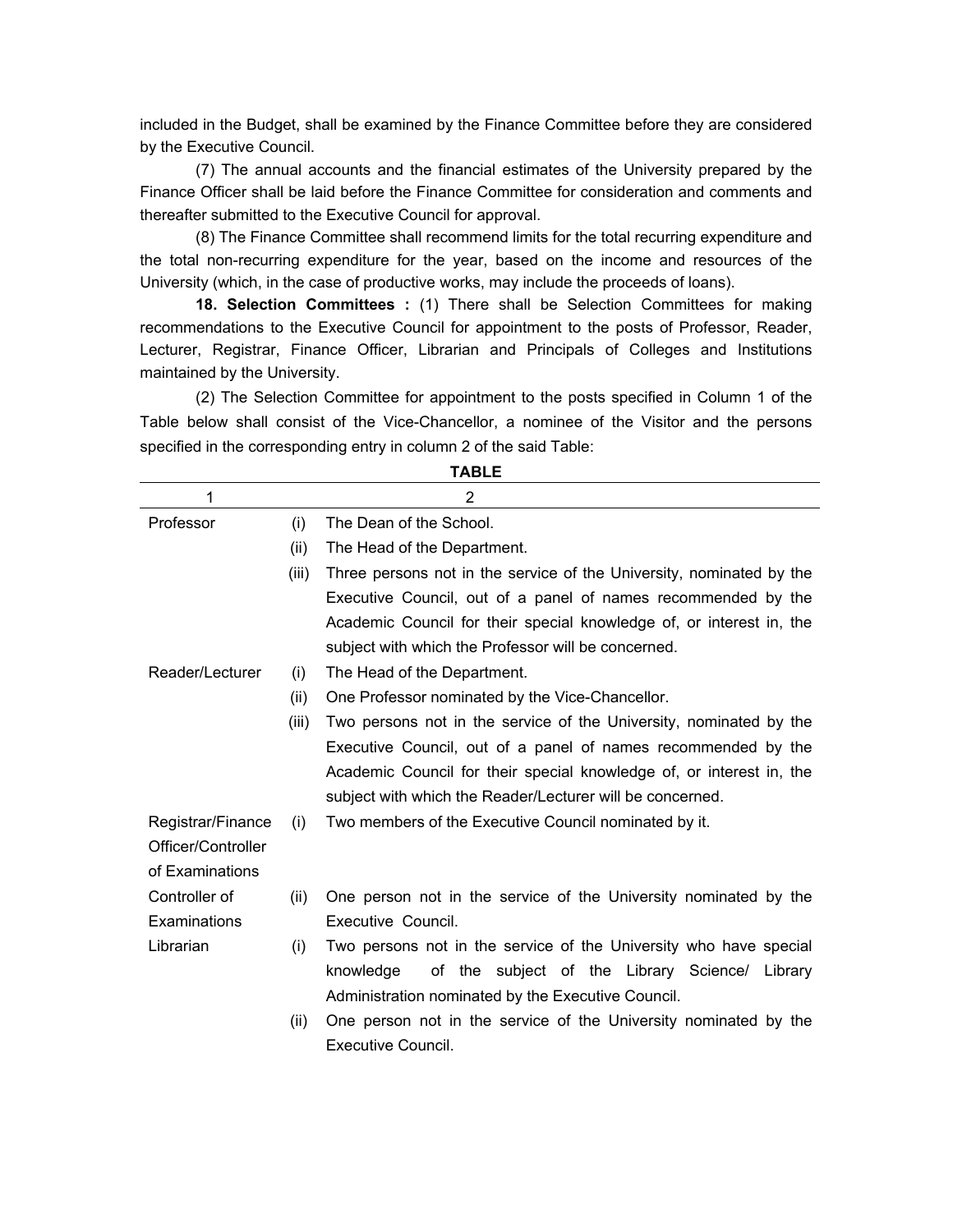Principal of College or Institution maintained by the University. Three persons not in the service of the University of whom two shall be nominated by the Executive Council and one by the Academic Council for their special knowledge of, or interest in, a subject in which instruction is being provided by the College or Institution.

 **Note 1.** Where the appointment is being made for an inter-disciplinary project, the head of the project shall be deemed to be the Head of the Department concerned.

 **Note 2.** The Professor to be nominated by the Vice-Chancellor shall be a Professor concerned with the speciality for which the selection is being made and the Vice-Chancellor shall consult the Head of the Department and the Dean of School before nominating the Professor.

 (3) The Vice-Chancellor, or in his absence the Pro-Vice-Chancellor, shall convene and preside at the meeting of the Selection Committee:

 Provided that the meeting of the Selection Committee shall be fixed after prior consultation with, and subject to the convenience of Visitor's nominee and the experts nominated by the Executive Council:

Provided further that the proceedings of the Selection Committee shafl not be valid unless,-

 (a) where the number of Visitor's nominee and the persons nominated by the Executive Council is four in all, at least three of them attend the meeting; and

 (b) where the number of Visitor's nominee and the persons nominated by the Executive Council is three in all, at least two of them attend the meeting.

 (4) The procedure to be followed by the Selection Committee shall be laid down in the Ordinances.

 (5) If the Executive Council is unable to accept the recommendations made by the Selection Committee, it shall record its reasons and submit the case to the Visitor for final orders.

(6) Appointments to temporary posts shall be made in the manner indicated below—

 (i) If the temporary vacancy is for duration longer than one academic session, it shall be filled on the advice of the Selection Committee in accordance with the procedure indicated in the foregoing clauses:

 Provided that if the Vice-Chancellor is satisfied that in the interests of work it is necessary to fill the vacancy, the appointment may be made on a purely temporary basis on the advice of a local Selection Committee referred to in sub-clause (ii) for a period not exceeding six months.

 (ii) If the temporary vacancy is for a period less than a year, an appointment to such vacancy shall be made on the recommendation of a local Selection Committee consisting of the Dean of the School concerned, the Head of the Department and a nominee of the Vice-Chancellor:

Provided that if the same person holds the offices of the Dean and the Head of the Department, the Selection Committee may contain two nominees of the Vice-Chancellor:

 Provided further that in the case of sudden casual vacancies of teaching posts caused by death or any other reason, the Dean may, in consultation with the Head of the Department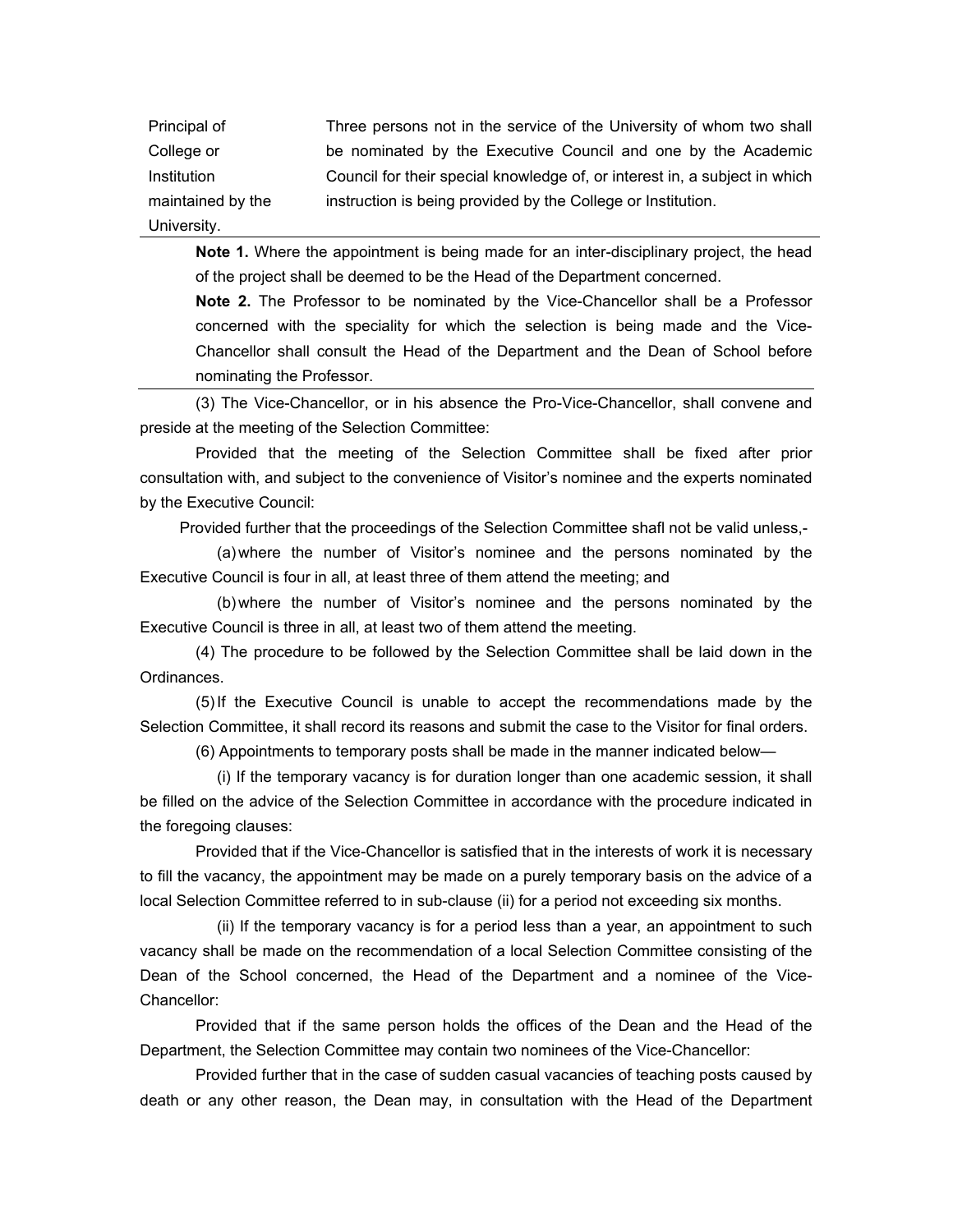concerned, make a temporary appointment for a month and report to the Vice-Chancellor and the Registrar about such appointment.

 (iii) No teacher appointed temporarily shall, if he is not recommended by a regular Selection Committee for appointment under the Statutes, be continued in service on such temporary employment, unless he is subsequently selected by a local Selection Committee or a regular Selection Committee, for a temporary or permanent appointment, as the case may be.

 **19. Special mode of appointment :** (1) Notwithstanding anything contained in Statute 18, the Executive Council may invite a person of high academic distinction and professional attainments to accept a post of Professor or any other equivalent academic post in the University on such terms and conditions as it deems fit and on the person agreeing to do so appoint him to the post.

 (2) The Executive Council may appoint a teacher or any other academic staff working in any other University or organisation for undertaking a joint project in accordance with the manner laid down in the Ordinances.

 **20. Appointment for a fixed tenure :** The Executive Council may appoint a person selected in accordance with the procedure laid down in Statute 18 for a fixed tenure on such terms and conditions as it deems fit.

 **21. Recognised teachers :**(1) The qualifications of recognised teachers shall be such as may be prescribed by the Ordinances.

 (2) All applications for the recognition of teachers shall be made in such manner as may be laid down by the Ordinances.

 (3) No teacher shall be recognized as a teacher except on the recommendation of a Selection Committee constituted for the purpose in the manner laid down in the Ordinances.

 (4) The period of recognition of a teacher shall be determined by the Ordinances made in that behalf.

 (5) The Academic Council may, by a special resolution passed by a majority of not less than two-thirds of the members present and voting, withdraw recognition from a teacher:

 Provided that no such resolution shall be passed until notice in writing has been given to the person concerned calling upon him to show cause, within such time as may be specified in the notice, why such resolution should not be passed and until his objections, if any, and any evidence he may produce in support of them have been considered by the Academic Council.

 **22. Committees :** (1) Any authority of the University may appoint as many standing or special Committees as it may deem fit, and may appoint to such Committees persons who are not members of such authority.

 (2) Any Committee appointed under clause (I) may deal with any subject delegated to it subject to subsequent confirmation by the authority appointing it.

 **23. Terms and conditions of service and code of conduct of the teachers, etc.** : (1) All the teachers and other academic staff of the University shall, in the absence of any agreement to the contrary, be governed by the terms and conditions of service and code of conduct as are specified in the Statutes, the Ordinances and the Regulations.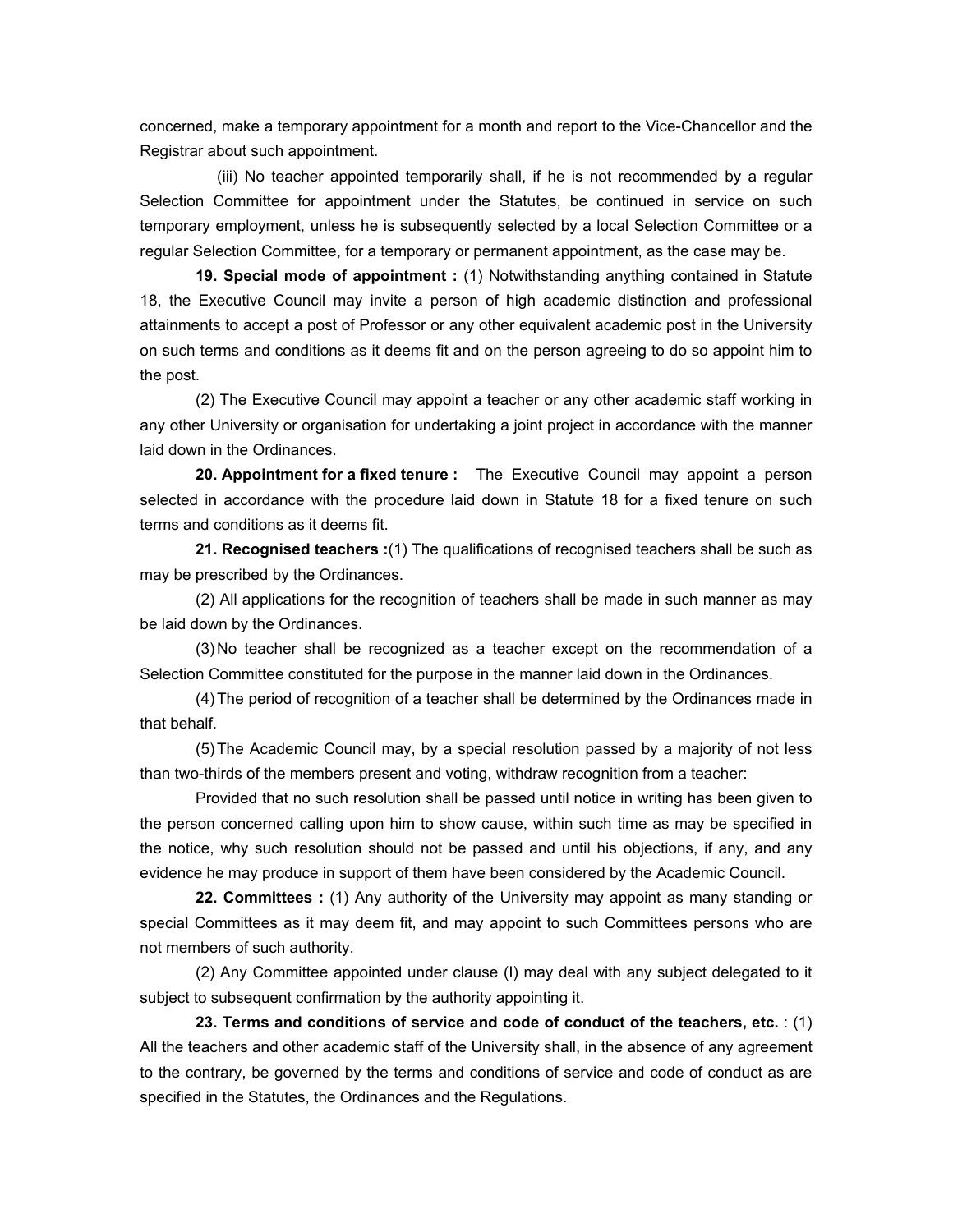(2) The emoluments of members of the academic staff shall be such as may be prescribed by the Ordinances.

 (3) Every teacher and other member of the academic staff of the University shall be appointed on a written contract, the form of which shall be prescribed by the Ordinances.

(4) A copy of every contract referred to in clause (3) shall be deposited with the Registrar.

 **24. Terms and conditions of service and code of conduct of other employees :** (1) All the employees of the University, other than the teachers and other academic staff, shall, in the absence of any contract to the contrary, be governed by the terms and conditions of service and code of conduct as are specified in the Statutes, the Ordinances and the Regulations.

 (2) The manner of appointment and emoluments of employees, other than the teachers and other academic staff, shall be such as may be prescribed by the Ordinances.

**25. Seniority list :** (1) Whenever, in accordance with the Statutes, any person is to hold an office or be a member of an authority of the University by rotation according to seniority, such seniority shall be determined according to the length of continuous service of such person in his grade and in accordance with such other principles as the Executive Council may, from time to time, prescribe.

 (2) It shall be the duty of the Registrar to prepare and maintain in respect of each class of persons to whom the provisions of these Statutes apply, a complete and up-to-date seniority list in accordance with the provisions of clause (1).

 (3) If two or more persons have equal length of continuous service in a particular grade or the relative seniority of any person or persons is otherwise in doubt, the Registrar may, on his own motion and shall, at the request of any such person, submit the matter to the Executive Council whose decision thereon shall be final.

 **26. Removal of employees of the University :** (1) Where there is an allegation of misconduct against a teacher, a member of the academic staff or other employee of the University, the Vice-Chancellor, in the case of the teacher or a member of the academic staff, and the authority competent to appoint (hereinafter referred to as the appointing authority) in the case of other employee may, by order in writing, place such teacher, member of the academic staff or other employee, as the case may be, under suspension and shall forthwith report to the Executive Council the circumstances in which the order was made:

 Provided that the Executive Council may, if it is of the opinion, that the circumstances of the case do not warrant the suspension of the teacher or a member of the academic staff, revoke such order.

 (2) Notwithstanding anything contained in the terms of the contract of appointment or of any other terms and conditions of service of the employees, the Executive Council in respect of teachers and other academic staff, and the appointing authority in respect of other employees, shall have the power to remove a teacher or a member of the academic staff or other employee, as the case may be, on grounds of misconduct.

 (3) Save as aforesaid, the Executive Council, or as the case may be, the appointing authority, shall not be entitled to remove any teacher, member of the academic staff or other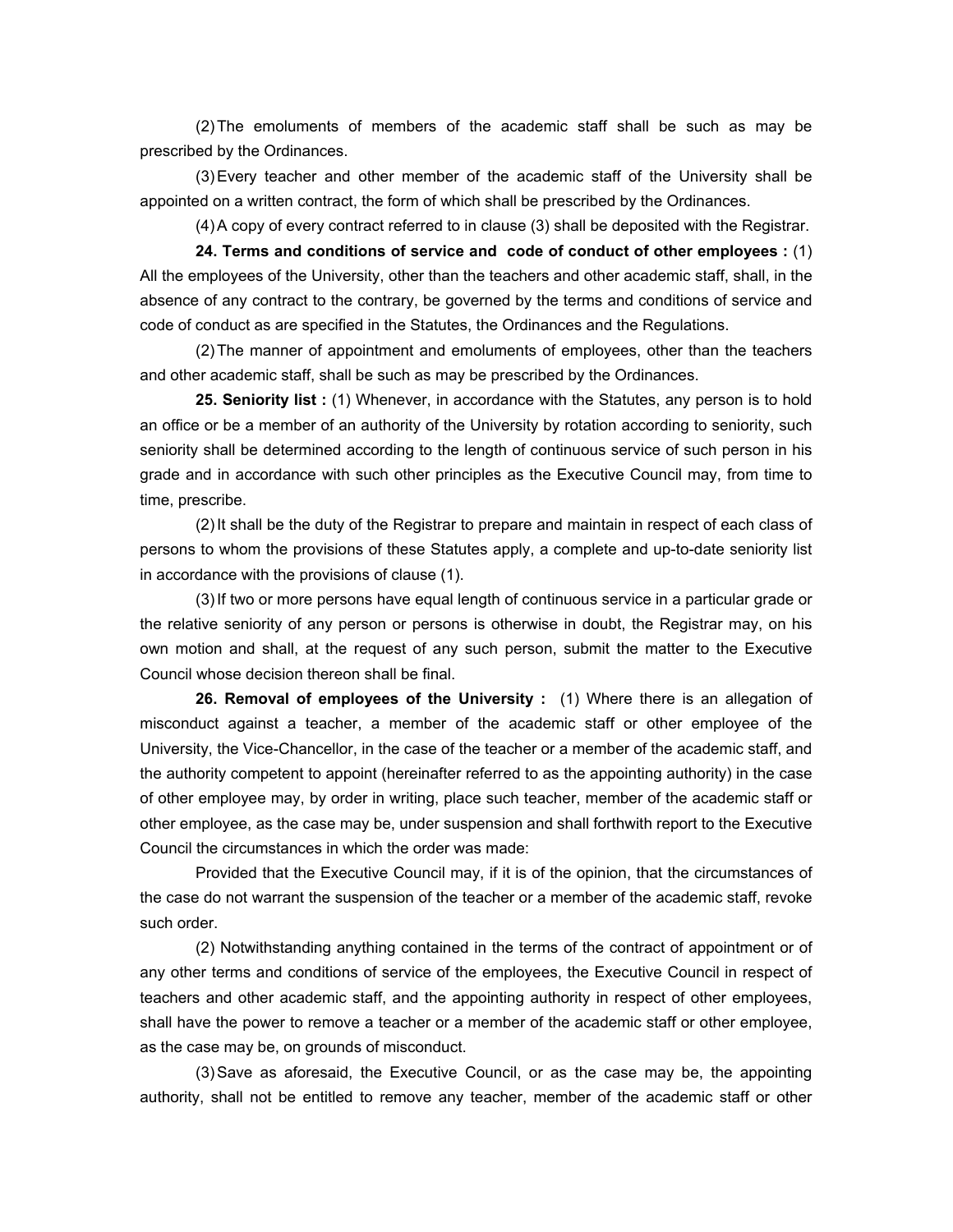employee except for a good cause and after giving three months' notice or on payment of three months' salary in lieu thereof.

 (4) No teacher, member of the academic staff or other employee shall be removed under clause (2) or clause (3) unless he has been given a reasonable opportunity of showing cause against the action proposed to be taken in regard to him.

 (5) The removal of a teacher, member of the academic staff or other employee shall take effect from the date on which the order of removal is made:

 Provided that where the teacher, member of the academic staff or other employee is under suspension at the time of his removal, such removal shall take effect from the date on which he was placed under suspension.

 (6) Notwithstanding anything contained in the foregoing provisions of this Statute, a teacher, member of the academic staff or other employee may resign —

 (a) if he is a permanent employee, only after giving three months' notice in writing to the Executive Council or the appointing authority, as the case may be, or by paying three months' salary in lieu thereof;

 (b) if he is not a permanent employee, only after giving one month's notice in writing to the Executive Council or, as the case may be, the appointing authority or by paying one month's salary in lieu thereof:

 Provided that such resignation shall take effect only on the date on which the resignation is accepted by the Executive Council or the appointing authority as the case may be.

 **27. Honorary degrees :** (1) The Executive Council may, on the recommendation of the Academic Council and by a resolution passed by a majority of not less than two-thirds of the members present and voting, make proposals to the Visitor for the conferment of honorary degrees:

 Provided that in case of emergency, the Executive Council may, on its own motion, make such proposals.

 (2) The Executive Council may, by a resolution passed by a majority of not less than twothirds of the members present and voting, withdraw, with the previous sanction of the Visitor, any honorary degree conferred by the University.

 **28. Withdrawal of degrees, etc :**The Executive Council may, by a special resolution passed by a majority of not less than two-thirds of the members present and voting, withdraw a degree or academic distinction conferred on, or any certificate or diploma granted to, any person by the University for good and sufficient cause:

 Provided that no such resolution shall be passed until a notice in writing has been given to that person calling upon him to show cause within such time as may be specified in the notice why such a resolution should not be passed and until his objections, if any, and any evidence he may produce in support of them, have been considered by the Executive Council.

 **29. Maintenance of discipline amongst students of the University :** (1) All powers relating to the maintenance of discipline and disciplinary action in relation to the students of the University shall vest in the Vice-Chancellor.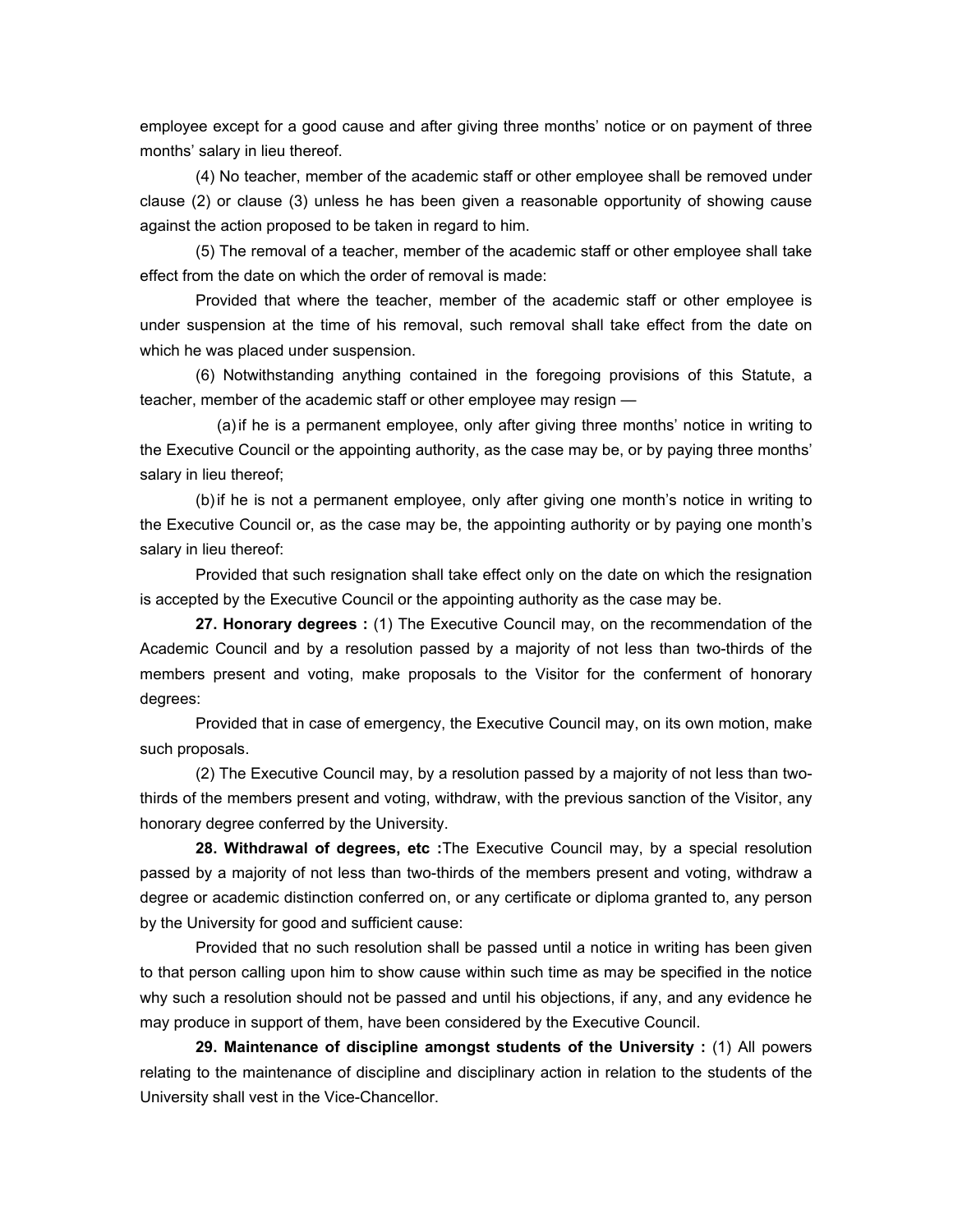(2) There shall be a Proctor of the University to assist the Vice-Chancellor in .the exercise of the powers referred to in clause (1), who shall be appointed by the Executive Council from amongst the Professors and Readers in the manner prescribed by the Ordinances.

 (3) The Vice-Chancellor may delegate all or any of the powers referred to in clause (I), as he deems proper, to the Proctor and to such other officers as he may specify in this behalf.

 (4) Without prejudice to the generality of his powers relating to the maintenance of discipline and taking such action, as may seem to him appropriate for the maintenance of discipline, the Vice-Chancellor may, in exercise of such powers, by order, direct that any student or students be expelled or rusticated, for a specified period, or be not admitted to a course or courses of study in a College, Institution or Department or a School of the University for a stated period, or be punished with fine for an amount to be specified in the order, or be debarred from taking an examination or examinations conducted by the University, College, Institution or Department or a School for one or more years, or that the results of the student or students concerned in the examination or examinations in which he or they have appeared be cancelled.

 (5) The Principals of College, Institutions, Deans of Schools of Studies and Heads of teaching Departments in the University shall have the authority to exercise all such disciplinary powers over the students in their respective Colleges, Institutions, Schools and teaching Departments in the University, as may be necessary for the proper conduct of such Colleges, Institutions, Schools and teaching Departments.

 (6) Without prejudice to the powers of the Vice-Chancellor and the Principal and other persons specified in clause (5), detailed rules of discipline and proper conduct shall be made by the University.

 (7) The Principals of College, Institutions, Deans of Schools of Studies and Heads of teaching Departments in the University may also make such supplementary rules as they deem necessary for the purposes stated therein.

 (8) At the time of admission, every student shall be required to sign a declaration to the effect that he submits himself to the disciplinary jurisdiction of the Vice-Chancellor and other authorities of the University.

 **30. Convocations :** Convocations of the University for the conferring of degrees or for other purposes shall be held in such manner as may be prescribed by the Ordinances.

 **31. Acting Chairman of meetings :** Where no provision is made for a President or Chairman to preside over a meeting of any authority of the University or any Committee of such authority or when the President or Chairman so provided for is absent, the members present shall elect one from among themselves to preside at such meeting.

 **32. Resignation :** Any member, other than an ex officio member, of the Court, the Executive Council, the Academic Council or any other authority of the University or any Committee of such authority may resign by letter addressed to the Registrar and the resignation shall take effect as soon as such letter is received by the Registrar.

 **33. Disqualification :** (1) A person shall be disqualified for being chosen as, and for being, a member of any of the authorities of the University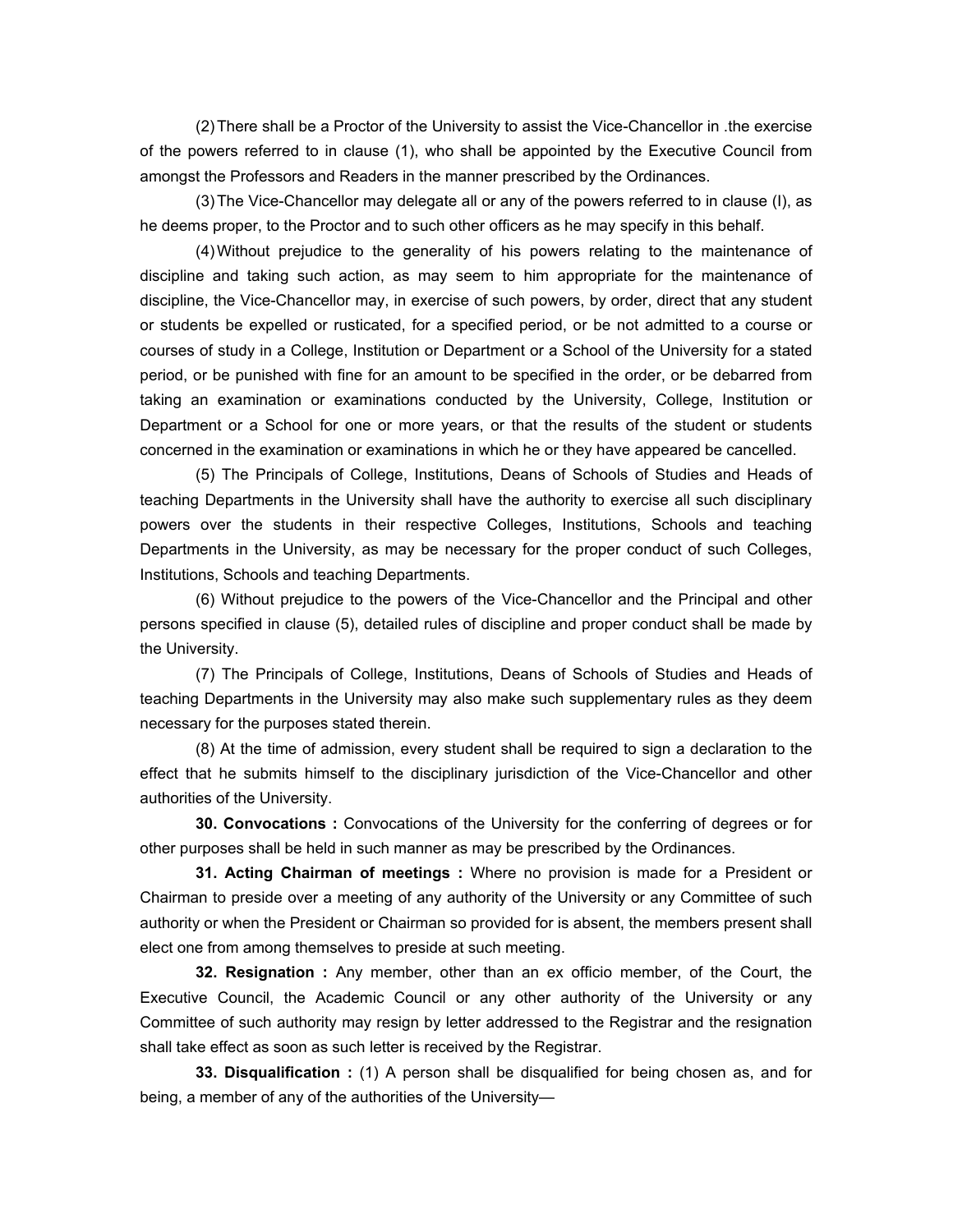(i) if he is of unsound mind;

(ii) if he is an undischarged insolvent;

 (iii) if he has been convicted by a court of law of an offence involving moral turpitude and sentenced in respect thereof to imprisonment for not less than six months.

 (2) If any question arises as to whether a person is or had been subjected to any of the disqualifications mentioned in clause (1), the question shall be referred to the Visitor and his decision shall be final and no suit or other proceeding shall lie in any civil court against such decision.

 **34. Residence condition for membership and office :** Notwithstanding anything contained in the Statutes, a person who is not ordinarily resident in India shall not be eligible to be an officer of the University or a member of any authority of the University.

 **35. Membership of authorities by virtue of membership of other bodies :**  Notwithstanding anything contained in the Statutes, a person who holds any post in the University or is a member of any authority or body of the University in his capacity as a member of a particular authority or body or as the holder of a particular appointment shall hold such office or membership only for so long as he continues to be a member of that particular authority or body or the holder of that particular appointment, as the case may be.

 **36. Alumni Association :** (1) There shall be an Alumni Association for the University.

 (2) The subscription for membership of the Alumni Association shall be prescribed by the Ordinances.

 (3) No member of the Alumni Association shall be entitled to vote or stand for election unless he has been a member of the Association for at least one year prior to the date of election and is a degree holder of the University of at least five years standing:

 Provided that the condition relating to the completion of one year's membership shall not apply in the case of the first election.

 **37. Students Council :**(1) There shall be constituted in the University, a Students' Council for every academic year, consisting of-

(i) the Dean of Students' Welfare who shall be the Chairman of the Students' Council;

 (ii) twenty students to be nominated by the Academic Council on the basis of merit in studies, sports and extra curricular activities; and

 (iii) such number of elected representatives of students as may be prescribed by the Academic Council:

 Provided that any student of the University shall have the right to bring up any matter concerning the University before the Students' Council if so permitted by the Chairman, and he shall have the right to participate in the discussions at any meeting when the matter is taken up for consideration.

 (2) The functions of the Students' Council shall be to make suggestions to the appropriate authorities of the University in regard to the programmes of studies, students' welfare and other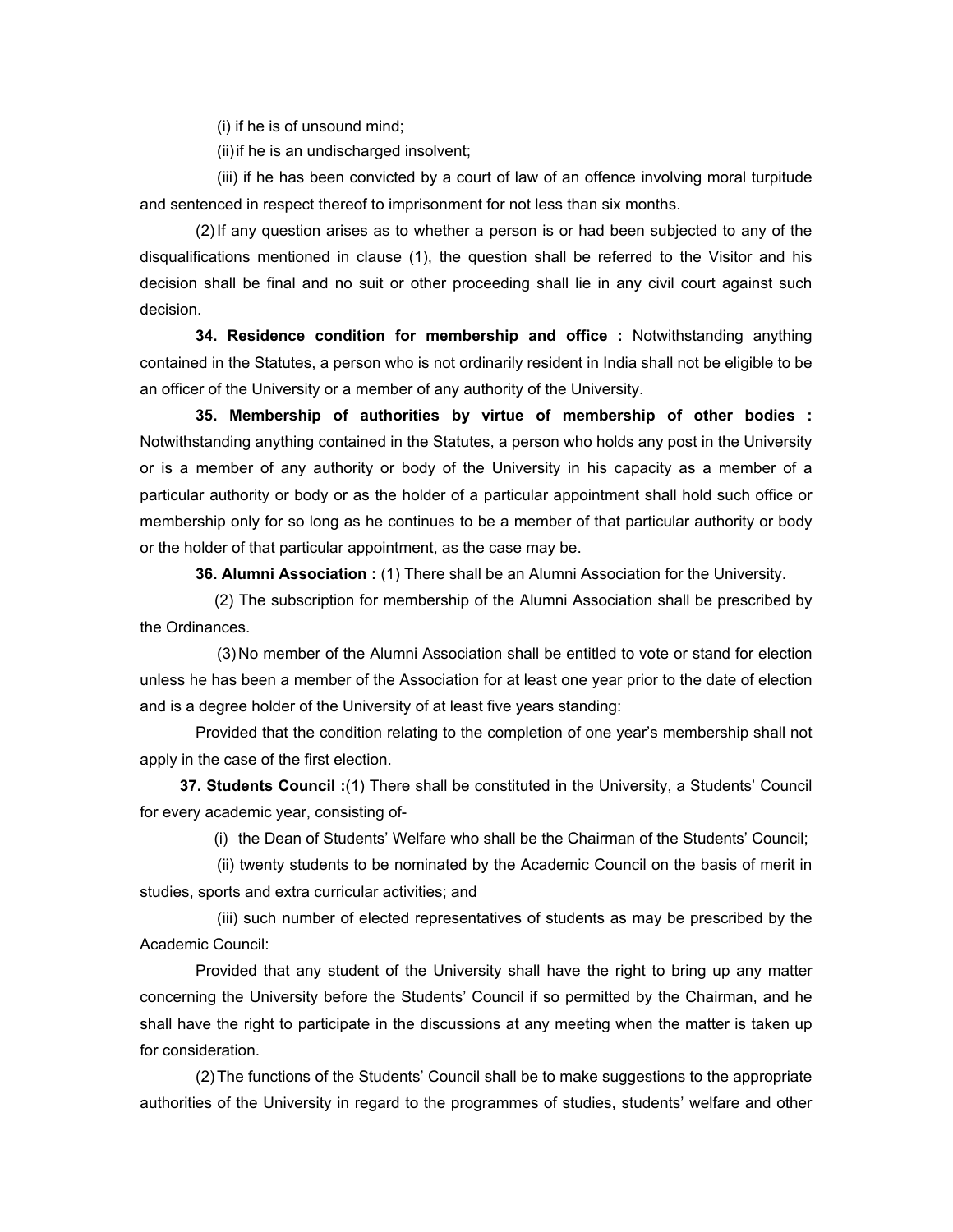matters of importance, in regard to the working of the University in general and such suggestions shall be made on the basis of consensus of opinion.

 (3) The Students' Council shall meet at least once in an academic year preferably in the beginning of that year.

 **38. Ordinances how made :** (1) The first Ordinances made under sub-section (2) of section 30 may be amended, repealed or added to at any time by the Executive Council in the manner specified in the following sub-sections.

 (2) No Ordinance in respect of the matters enumerated in sub-section (1) of section 30 shall be made by the Executive Council unless a draft of such Ordinance has been proposed by the Academic Council.

 (3) The Executive Council shall not have power to amend any draft of any Ordinance proposed by the Academic Council under clause (2), but may reject the proposal or return the draft to the Academic Council for re-consideration, either in whole or in part, together with any amendment which the Executive Council may suggest.

 (4) Where the Executive Council has rejected or returned the draft of an Ordinance proposed by the Academic Council, the Academic Council may consider the question afresh and in case the original draft is reaffirmed by a majority of not less than two-thirds of the members present and voting and more than half the total number of members of the Academic Council, the draft may be sent back to the Executive Council which shall either adopt it or refer it to the Visitor whose decision shall be final.

(5) Every Ordinance made by the Executive Council shall come into effect immediately.

 (6) Every Ordinance made by the Executive Council shall be submitted to the Visitor within two weeks from the date of its adoption.

 (7) The Visitor shall have the power to direct the University to suspend the operation of any Ordinance.

 (8) The Visitor shall inform the Executive Council about his suspending the Ordinance referred to in clause (7) and may, after receiving the comments of the University, either withdraw the order suspending the Ordinance or disallow the Ordinance, and his decision shall be final..

 **39. Regulations :** (1) The authorities of the University may make Regulations consistent with the Act, the Statutes and the Ordinances for the following matters, namely:—

 (i) laying down the procedure to be observed at their meetings and the number of members required to form a quorum;

 (ii) providing for all matters which are required by the Act, the Statutes or the Ordinance to be prescribed by Regulations;

 (iii) providing for all other matters solely concerning such authorities or committees appointed by them and not provided for by the Act, the Statutes or the Ordinances.

 (2) Every authority of the University shall make Regulations providing for the giving of notice to the members of such authority of the dates of meeting and of the business to be